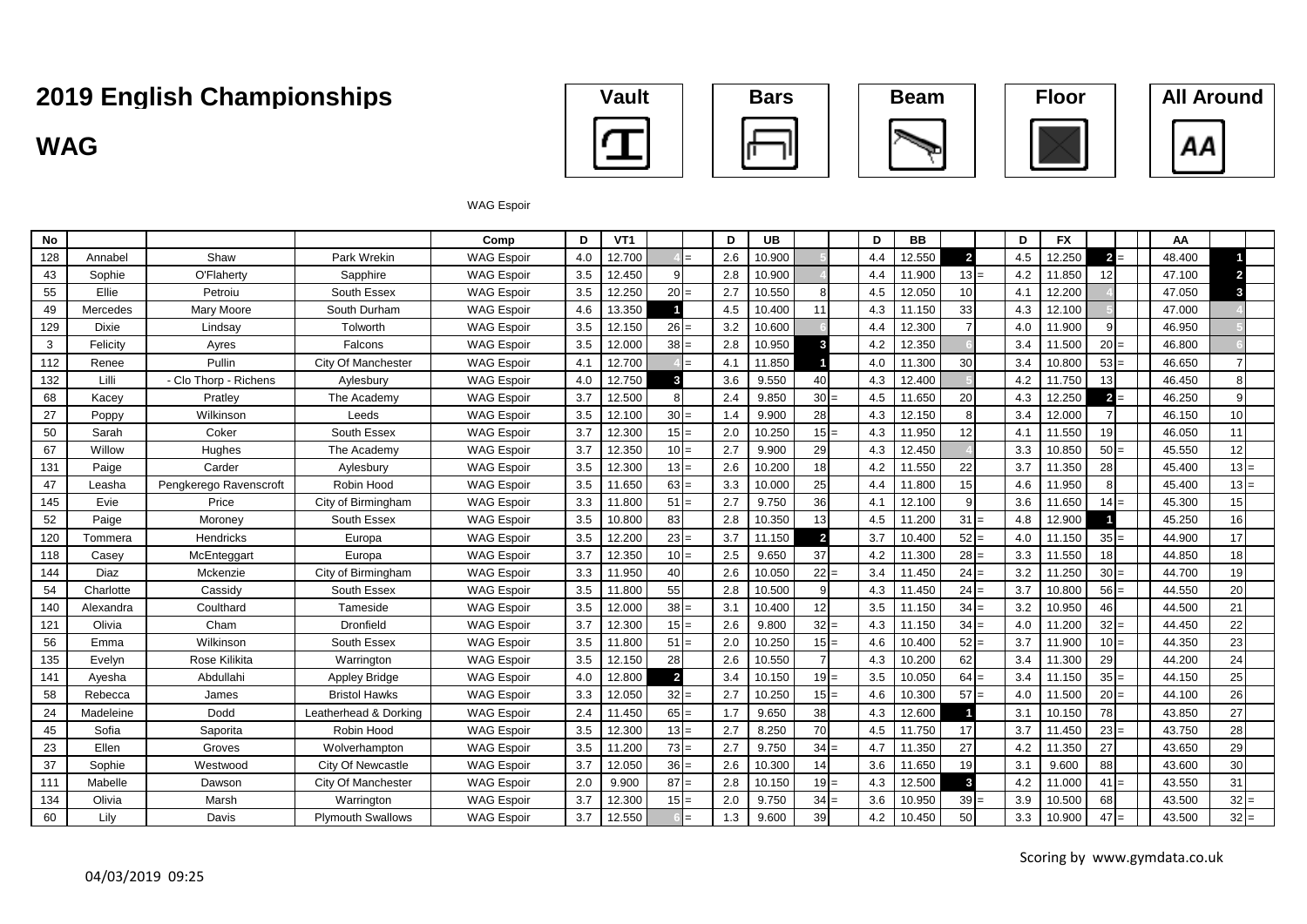|                |               | 2019 English Championships |                         |                   | <b>Vault</b> |        |        | <b>Bars</b> |        |        | <b>Beam</b> |        |        | <b>Floor</b> |        |                 | <b>All Around</b> |        |
|----------------|---------------|----------------------------|-------------------------|-------------------|--------------|--------|--------|-------------|--------|--------|-------------|--------|--------|--------------|--------|-----------------|-------------------|--------|
| <b>WAG</b>     |               |                            |                         |                   |              |        |        |             |        |        |             |        |        |              |        |                 | ΑА                |        |
| 122            | Kitty         | Hitchens                   | Abingdon                | <b>WAG Espoir</b> | 3.7          | 11.900 | $43 =$ | 1.1         | 8.500  | 68     | 3.6         | 11.100 | 37     | 4.1          | 11.900 | 10 <sup>1</sup> | 43.400            | 34     |
| 139            | Millie        | Mcquire                    | Tameside                | <b>WAG Espoir</b> | 3.3          | 11.150 | 75     | 1.7         | 9.300  | $44 =$ | 4.4         | 11.500 | 23     | 3.2          | 11.150 | 38              | 43.100            | 35     |
| 2              | Elsie         | Millership                 | Retford                 | <b>WAG Espoir</b> | 3.7          | 12.100 | $30 =$ | 1.2         | 9.450  | 41     | 4.1         | 10.800 | 41     | 3.0          | 10.700 | 61              | 43.050            | $36 =$ |
| 113            | Grace         | Davies                     | <b>Notts</b>            | <b>WAG Espoir</b> | 3.7          | 11.050 | 79     | 2.6         | 9.250  | $47 =$ | 3.9         | 12.000 | 11     | 3.4          | 10.750 | 59              | 43.050            | $36 =$ |
| 20             | <b>Bethan</b> | Light                      | Dynamo                  | <b>WAG Espoir</b> | 3.5          | 11.400 | 68     | 3.3         | 9.950  | 26     | 4.0         | 10.200 | 63     | 3.9          | 11.450 | 23              | 43.000            | 38     |
| 31             | Evie          | Goodbold                   | Gymmagic                | <b>WAG Espoir</b> | 3.3          | 11.750 | 56     | 2.7         | 9.150  | 50     | 4.1         | 11.600 | 21     | 3.1          | 10.400 | 71              | 42.900            | 39     |
| 123            | Zoe           | Prescott                   | City Of Liverpool       | <b>WAG Espoir</b> | 3.5          | 12.050 | $32 =$ | 2.6         | 8.650  | $64 =$ | 4.0         | 11.300 | $28 =$ | 3.7          | 10.850 | 52              | 42.850            | 40     |
| 28             | Madison       | Ockerby                    | Leeds                   | <b>WAG Espoir</b> | 3.3          | 11.850 | $47 =$ | 2.5         | 8.700  | 63     | 4.4         | 10.600 | $46 =$ | 3.4          | 11.650 | 14              | 42.800            | 41     |
| 137            | Sacha         | Bailey                     | Uttoxeter               | <b>WAG Espoir</b> | 3.5          | 11.700 | $59 =$ | 2.6         | 9.050  | $55 =$ | 4.1         | 10.650 | 45     | 3.8          | 11.350 | 26              | 42.750            | 42     |
| 9              | Eleanor       | Cox                        | Heathrow                | <b>WAG Espoir</b> | 3.5          | 11.700 | 61     | 2.6         | 9.950  | 27     | 3.8         | 9.850  | 72     | 3.5          | 11.150 | 35              | 42.650            | 43     |
| 147            | Sienna        | Mccormack                  | City of Birmingham      | <b>WAG Espoir</b> | 3.3          | 11.900 | 43     | 1.9         | 8.800  | $58 =$ | 3.5         | 10.050 | $66 =$ | 3.8          | 11.500 | 20              | 42.250            | 44     |
| 44             | Tilly         | Wright                     | Robin Hood              | <b>WAG Espoir</b> | 2.4          | 10.850 | 81     | 2.6         | 9.350  | 42     | 4.6         | 10.250 | 61     | 3.9          | 11.600 | 17              | 42.050            | 45     |
| 12             | Amelie        | Attwood                    | The Meapa               | <b>WAG Espoir</b> | 3.7          | 12.300 | $15 =$ | 1.9         | 8.650  | $64 =$ | 3.9         | 10.300 | $57 =$ | 3.2          | 10.750 | 59              | 42.000            | 46     |
| 36             | Summer        | Harris                     | Portsmouth              | <b>WAG Espoir</b> | 3.7          | 12.300 | 15     | 1.4         | 9.050  | 54     | 3.8         | 9.900  | 71     | 3.8          | 10.650 | 66              | 41.900            | 47     |
| 46             | Zadie         | Berkin-Evans               | Robin Hood              | <b>WAG Espoir</b> | 3.5          | 11.700 | $61 =$ | 2.6         | 8.850  | 57     | 3.3         | 9.550  | 76     | 3.8          | 11.650 | 14              | 41.750            | $48 =$ |
| 51             | Sienna        | Goodwin                    | South Essex             | <b>WAG Espoir</b> | 3.3          | 11.800 | 51     | 2.5         | 8.250  | 69     | 3.5         | 10.300 | 59     | 3.4          | 11.400 | 25              | 41.750            | 48     |
| 63             | Ruby          | Doherty                    | The Wire                | <b>WAG Espoir</b> | 3.7          | 12.350 | $10 =$ | 2.5         | 10.050 | $22 =$ | 3.6         | 9.200  | 82     | 3.9          | 10.100 | 80              | 41.700            | 50     |
| 33             | Anais         | Saunders                   | Portsmouth              | <b>WAG Espoir</b> | 3.7          | 11.850 | 49     | 3.3         | 9.850  | $30 -$ | 3.1         | 9.100  | 84     | 3.5          | 10.850 | 50              | 41.650            | 51     |
| 18             | Molly         | Symonds                    | Dynamo                  | <b>WAG Espoir</b> | 3.7          | 11.950 | $41 =$ | 2.7         | 7.900  | 74     | 4.3         | 11.350 | 26     | 3.8          | 10.400 | 69              | 41.600            | 52     |
| 40             | Hannah        | Elliott                    | City Of Newcastle       | <b>WAG Espoir</b> | 4.1          | 11.400 | $70 =$ | 1.0         | 9.100  | $52 =$ | 3.8         | 10.250 | 60     | 3.9          | 10.800 | 56              | 41.550            | $53 =$ |
| 32             | Rhianna       | Oldfield                   | Gymmagic                | <b>WAG Espoir</b> | 3.3          | 11.900 | $43 =$ | 2.7         | 9.300  | $44 =$ | 3.7         | 9.550  | 77     | 3.3          | 10.800 | 53              | 41.550            | $53 =$ |
| 38             | Maisie        | Cooke                      | City Of Newcastle       | <b>WAG Espoir</b> | 3.5          | 11.700 | 59     | 1.9         | 9.100  | 51     | 3.1         | 10.050 | 66     | 3.0          | 10.650 | 63              | 41.500            | 55     |
| 57             | Kate          | Hobbs                      | <b>Bristol Hawks</b>    | <b>WAG Espoir</b> | 3.5          | 11.100 | 77     | 1.7         | 9.300  | $44 =$ | 4.3         | 10.350 | 55     | 3.3          | 10.650 | 63              | 41.400            | 56     |
| 59             | Alexie        | Hunt                       | <b>Bristol Hawks</b>    | <b>WAG Espoir</b> | 3.5          | 11.800 | 51     | 1.7         | 9.350  | 43     | 4.2         | 9.400  | $78 =$ | 3.1          | 10.800 | 53              | 41.350            | 57     |
| 6              | Anaïs         | Bexley                     | <b>Greenwich Royals</b> | <b>WAG Espoir</b> | 3.5          | 12.250 | 20     | 1.9         | 6.250  | 86     | 4.1         | 11.700 | 18     | 3.1          | 11.100 | 39              | 41.300            | 58     |
| 130            | Allegra       | Ezekwugo                   | Tolworth                | <b>WAG Espoir</b> | 2.0          | 9.800  | 89     | 1.9         | 9.800  | $32 =$ | 3.4         | 10.400 | 51     | 3.7          | 11.250 | 30              | 41.250            | 59     |
| 15             | Jessica       | O'Brien                    | Southport               | <b>WAG Espoir</b> | 3.5          | 12.050 | 32     | 1.0         | 9.250  | $47 =$ | 2.7         | 9.350  | 80     | 3.1          | 10.350 | 73              | 41.000            | 60     |
| 10             | Kaya          | Doyle                      | Wycombe                 | <b>WAG Espoir</b> | 3.5          | 12.150 | 26     | 2.9         | 10.050 | $22 =$ | 4.1         | 8.400  | 89     | 3.2          | 10.300 | 76              | 40.900            | 61     |
| 26             | Isla          | Weir                       | Marriotts               | <b>WAG Espoir</b> | 2.0          | 10.850 | 81     | 0.9         | 8.650  | 66     | 3.4         | 10.450 | $48 =$ | 2.8          | 10.750 | 58              | 40.700            | 62     |
| 35             | Kirsten       | Jonker                     | Portsmouth              | <b>WAG Espoir</b> | 2.4          | 11.150 | $75 =$ | 2.4         | 8.700  | 62     | 3.8         | 10.700 | $42 =$ | 3.3          | 10.100 | 79              | 40.650            | 63     |
| 124            | Keara         | Massengo-Fouani            | Park Wrekin             | <b>WAG Espoir</b> | 3.5          | 11.950 | 41     | 1.7         | 8.000  | 73     | 2.8         | 10.050 | $64 =$ | 3.1          | 10.550 | 67              | 40.550            | 64     |
| 11             | Jessica       | Hudgell                    | The Meapa               | <b>WAG Espoir</b> | 3.5          | 10.700 | 85     | 1.1         | 9.050  | $55 =$ | 3.0         | 9.600  | $74 =$ | 3.2          | 11.000 | 41              | 40.350            | 65     |
| $\overline{7}$ | Jayda         | Cole                       | Slough                  | <b>WAG Espoir</b> | 3.7          | 12.550 |        | 1.1         | 7.800  | 75     | 3.8         | 8.950  | 86     | 4.3          | 10.950 | 45              | 40.250            | 66     |
| 30             | Leyla         | Gellan                     | Gymmagic                | <b>WAG Espoir</b> | 3.3          | 12.100 | 29     | 1.1         | 8.750  | $60 =$ | 2.9         | 10.700 | $42 =$ | 2.3          | 8.600  | 93              | 40.150            | 67     |
| 14             | Sophie        | Golding                    | Southport               | <b>WAG Espoir</b> | 2.8          | 11.400 | 68     | 1.0         | 9.250  | $47 =$ | 2.8         | 9.850  | 73     | 2.3          | 9.350  | 90              | 39.850            | 68     |
| 133            | Evie          | Dixon                      | City Of Newcastle       | <b>WAG Espoir</b> | 2.4          | 10.700 | 84     | 1.0         | 7.350  | 79     | 3.7         | 10.600 | $46 =$ | 3.6          | 11.200 | 32              | 39.850            | $68 =$ |
| 19             | Emma          | Glasspool                  | Dynamo                  | <b>WAG Espoir</b> | 3.5          | 12.050 | 32     | 2.4         | 7.250  | 80     | 4.3         | 10.450 | $48 =$ | 3.2          | 9.750  | 84              | 39.500            | 70     |

Scoring by www.gymdata.co.uk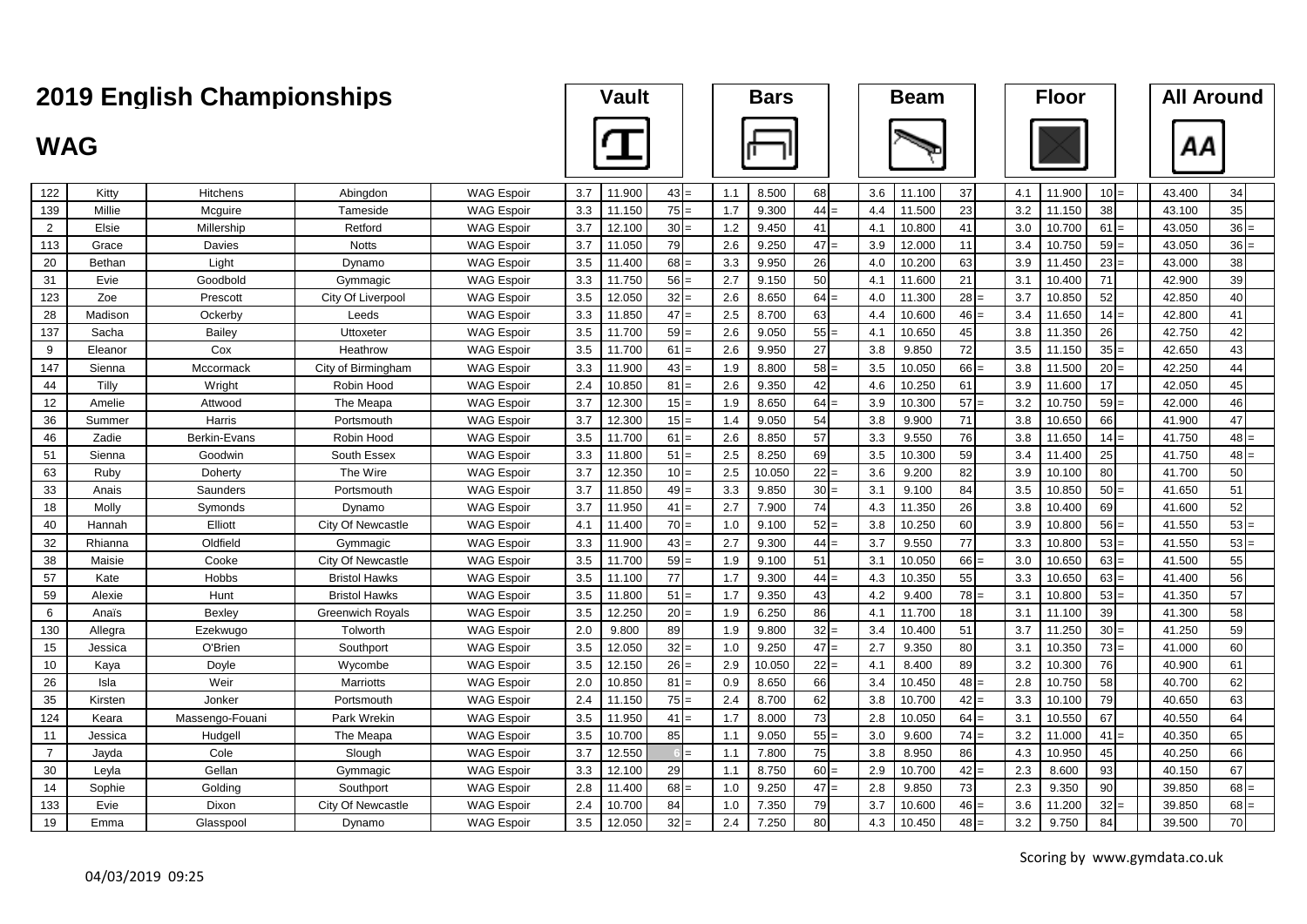|                |              | <b>2019 English Championships</b> |                          |                   |     | <b>Vault</b> |        |     | <b>Bars</b> |                 |     | <b>Beam</b> |        |     | <b>Floor</b> |        |        | <b>All Around</b> |
|----------------|--------------|-----------------------------------|--------------------------|-------------------|-----|--------------|--------|-----|-------------|-----------------|-----|-------------|--------|-----|--------------|--------|--------|-------------------|
| <b>WAG</b>     |              |                                   |                          |                   |     |              |        |     |             |                 |     |             |        |     |              |        | ΑА     |                   |
| 21             | Saraya       | Pearce                            | City Of Stoke            | <b>WAG Espoir</b> | 3.7 | 11.900       | 46     | 1.8 | 8.200       | 71              | 4.4 | 8.550       | 88     | 3.8 | 10.700       | $61 =$ | 39.350 | 71                |
| 41             | Isabel       | Turnbull                          | City Of Newcastle        | <b>WAG Espoir</b> | 3.7 | 12.050       | $36 =$ | 1.3 | 7.350       | 78              | 3.7 | 9.300       | 81     | 3.7 | 10.400       | 70     | 39.100 | 72                |
| 149            | Ella         | Robinson                          | <b>SA</b>                | <b>WAG Espoir</b> | 3.7 | 12.250       | $20 =$ | 2.5 | 5.400       | 88              | 4.3 | 11.900      | $13 =$ | 3.4 | 9.500        | 89     | 39.050 | 73                |
| 146            | Sofia        | Johnson                           | City of Birmingham       | <b>WAG Espoir</b> | 3.3 | 9.500        | 90     | 2.7 | 10.100      | 21              | 3.8 | 8.350       | 90     | 3.1 | 11.000       | 41     | 38.950 | 74                |
| 62             | Elisha-Grace | Mansell                           | <b>Plymouth Swallows</b> | <b>WAG Espoir</b> | 3.7 | 11.300       | 72     | 1.2 | 8.800       | $58 =$          | 2.9 | 8.250       | $91 =$ | 3.2 | 10.350       | $73 =$ | 38.700 | 75                |
| $\overline{4}$ | Annabel      | Ramsay                            | Wade                     | <b>WAG Espoir</b> | 2.4 | 10.900       | 80     | 2.0 | 8.100       | 72              | 3.1 | 9.400       | $78 =$ | 2.9 | 10.000       | $81$ : | 38.400 | 76                |
| 143            | Mollie       | Hewison                           | City of Birmingham       | <b>WAG Espoir</b> | 3.5 | 11.750       | $56 =$ | 0.8 | 5.350       | 89              | 3.0 | 10.350      | 56     | 2.9 | 10.900       | $47 =$ | 38.350 | 77                |
| 136            | Madeleine    | Harris                            | Uttoxeter                | <b>WAG Espoir</b> | 3.7 | 11.200       | $73 =$ | 1.0 | 7.450       | 76              | 3.8 | 9.000       | 85     | 3.1 | 10.250       | 77     | 37.900 | 78                |
| $\mathbf{1}$   | Paige        | <b>Brissett</b>                   | Retford                  | <b>WAG Espoir</b> | 2.4 | 10.650       | 86     | 1.1 | 7.250       | 81              | 3.7 | 9.950       | $69 =$ | 2.9 | 9.950        | 83     | 37.800 | 79                |
| 13             | Zoe          | Mottram                           | Southport                | <b>WAG Espoir</b> | 2.8 | 11.450       | $65 =$ | 0.9 | 4.950       | 90 <sup>1</sup> | 3.6 | 10.950      | $39 =$ | 2.9 | 10.350       | 72     | 37.700 | 80                |
| 17             | Rio          | Gawne-Cain                        | Dynamo                   | <b>WAG Espoir</b> | 3.3 | 9.900        | $87 =$ | 1.1 | 6.650       | 83              | 4.2 | 10.050      | $66 =$ | 2.5 | 9.650        | 86     | 36.250 | $81 =$            |
| 25             | Jane         | Howard                            | Diamonds                 | <b>WAG Espoir</b> | 2.4 | 11.050       | 78     | 2.0 | 7.400       | 77              | 4.3 | 8.750       | 87     | 2.5 | 9.050        | 91     | 36.250 | $81 =$            |
| 142            | Abigail      | Smith                             | <b>Appley Bridge</b>     | <b>WAG Espoir</b> | 3.3 | 11.850       | $47 =$ | 1.1 | 6.300       | 85              | 3.5 | 9.150       | 83     | 2.5 | 8.650        | 92     | 35.950 | 83                |
| 22             | Martha       | Cairns                            | Garstang                 | <b>WAG Espoir</b> | 3.5 | 11.850       | $49 =$ | 0.8 | 2.850       | 92              | 3.9 | 11.200      | $31 =$ | 2.8 | 9.600        | 87     | 35.500 | 84                |
| 5              | Amy          | Cook                              | Rushmoor                 | <b>WAG Espoir</b> | 3.5 | 11.650       | $63 =$ | 1.7 | 6.900       | 82              | 2.5 | 8.250       | $91 =$ | 2.4 | 7.800        | 94     | 34.600 | 85                |
| 53             | Maggie       | May Shepherd                      | South Essex              | <b>WAG Espoir</b> | 3.5 | 11.400       | $70 =$ | 0.0 | 0.000       | $93 =$          | 4.2 | 10.400      | $52 =$ | 3.9 | 12.000       |        | 33.800 | 86                |
| 65             | Lexi         | Wood                              | The Wire                 | <b>WAG Espoir</b> | 3.7 | 12.200       | $23 =$ | 0.0 | 0.000       | $93 =$          | 4.3 | 11.050      | 38     | 2.5 | 10.000       | $81 =$ | 33.250 | 87                |
| 29             | Madeleine    | Marshall                          | Mayfield                 | <b>WAG Espoir</b> | 2.8 | 11.450       | $65 =$ | 0.0 | 0.000       | $93 =$          | 3.7 | 9.600       | $74 =$ | 3.3 | 10.900       | $47 =$ | 31.950 | 88                |
| 34             | Lexie        | <b>Mullins</b>                    | Portsmouth               | <b>WAG Espoir</b> | 0.0 | 0.000        | $91 =$ | 2.8 | 10.450      | 10 <sup>1</sup> | 4.0 | 10.700      | $42 =$ | 3.1 | 10.650       | $63 =$ | 31.800 | 89                |
| 48             | Ellie        | Potts                             | South Durham             | <b>WAG Espoir</b> | 0.0 | 0.000        | $91 =$ | 1.7 | 8.750       | $60 =$          | 3.4 | 9.950       | $69 =$ | 3.1 | 11.050       | 40     | 29.750 | 90                |
| 66             | Fern         | Hughes                            | The Academy              | <b>WAG Espoir</b> | 3.7 | 11.750       | 58     | 1.3 | 6.000       | 87              | 0.0 | 0.000       | $93 =$ | 3.7 | 11.200       | 32:    | 28.950 | 91                |
| 117            | Niambh       | O'Shea                            | Europa                   | <b>WAG Espoir</b> | 0.0 | 0.000        | $91 =$ | 0.9 | 3.550       | 91              | 4.2 | 11.800      | 16     | 3.2 | 11.000       | 44     | 26.350 | 92                |
| 64             | Lara         | Speers                            | The Wire                 | <b>WAG Espoir</b> | 3.5 | 12.200       | $23 =$ | 0.0 | 0.000       | $93 =$          | 0.0 | 0.000       | $93 =$ | 2.8 | 10.300       | 75     | 22.500 | 93                |
| 119            | Darcy        | <b>Butler</b>                     | Europa                   | <b>WAG Espoir</b> | 0.0 | 0.000        | $91 =$ | 1.7 | 9.100       | $52 =$          | 3.6 | 11.150      | 36     | 0.0 | 0.000        | $95 =$ | 20.250 | 94                |
| 138            | Georgie      | Slack                             | Uttoxeter                | <b>WAG Espoir</b> | 0.0 | 0.000        | $91 =$ | 0.0 | 0.000       | $93 =$          | 0.0 | 0.000       | $93 =$ | 3.2 | 9.750        | 85     | 9.750  | 95                |
| 39             | Jamie-Leigh  | Surtees                           | City Of Newcastle        | <b>WAG Espoir</b> | 0.0 | 0.000        | $91 =$ | 1.8 | 8.600       | 67              | 0.0 | 0.000       | $93 =$ | 0.0 | 0.000        | 95     | 8.600  | 96                |
| 16             | Molly        | Mcnaugher                         | Dynamo                   | <b>WAG Espoir</b> | 0.0 | 0.000        | $91 =$ | 2.0 | 6.600       | 84              | 0.0 | 0.000       | $93 =$ | 0.0 | 0.000        | $95 =$ | 6.600  | 97                |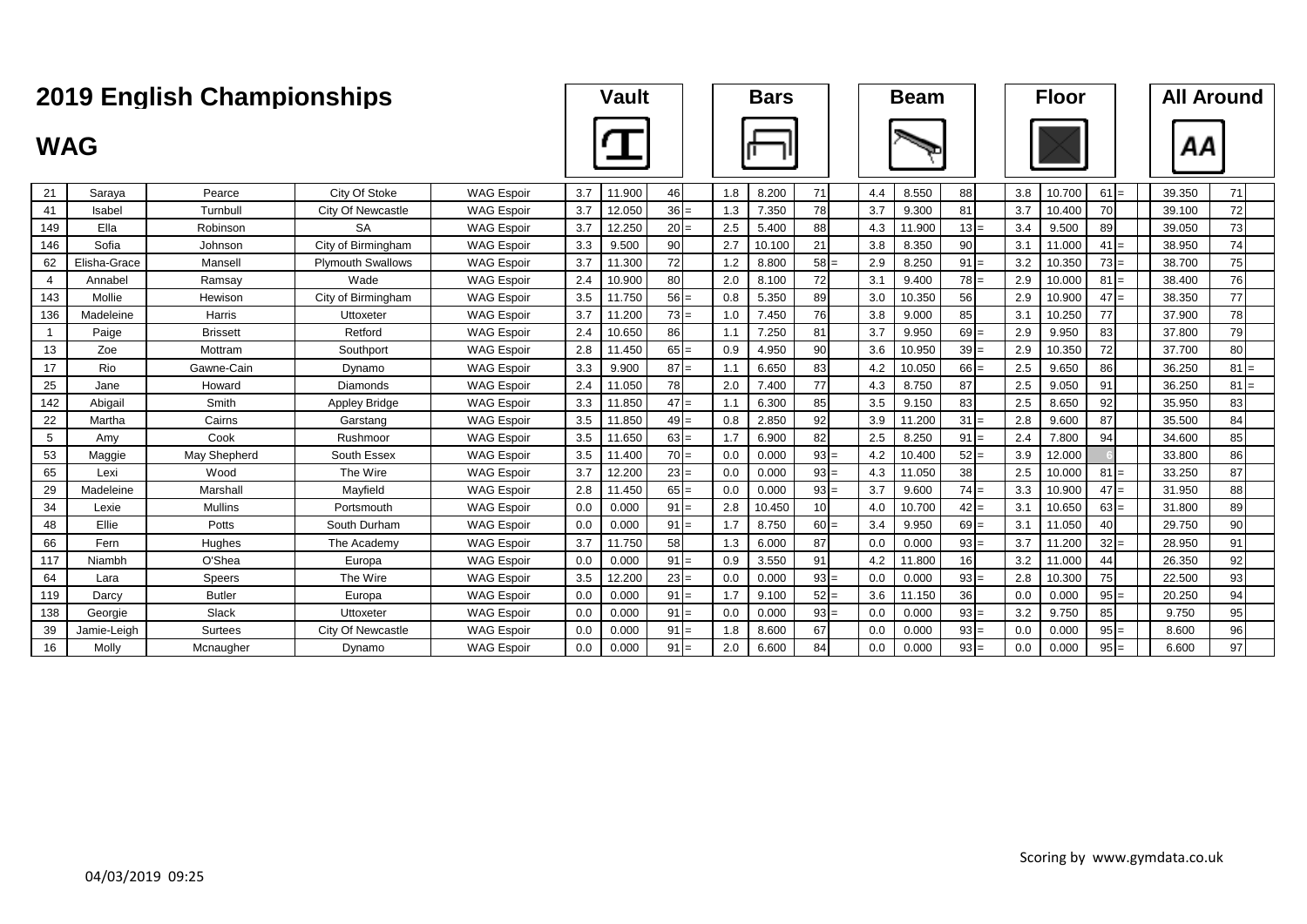WAG Espoir

| No | <b>Name</b> |                        | Club            | Comp              | AA     |  |
|----|-------------|------------------------|-----------------|-------------------|--------|--|
|    | 128 Annabel | Shaw                   | Park Wrekin     | <b>WAG Espoir</b> | 48.400 |  |
|    | 43 Sophie   | O'Flaherty             | Sapphire        | <b>WAG Espoir</b> | 47.100 |  |
|    | 55 Ellie    | Petroiu                | South Essex     | <b>WAG Espoir</b> | 47.050 |  |
|    |             | 49 Mercedes Mary Moore | South Durham    | <b>WAG Espoir</b> | 47.000 |  |
|    | 129 Dixie   | Lindsav                | <b>Tolworth</b> | <b>WAG Espoir</b> | 46.950 |  |
|    | 3 Felicity  | Avres                  | Falcons         | <b>WAG Espoir</b> | 46.800 |  |

| No | <b>Name</b>           |            | <b>Club</b>               | Comp              |     | UB     |     |
|----|-----------------------|------------|---------------------------|-------------------|-----|--------|-----|
|    | 112 Renee             | Pullin     | <b>City Of Manchester</b> | <b>WAG Espoir</b> | 4.  | 11.850 |     |
|    | 120 Tommera Hendricks |            | Europa                    | <b>WAG Espoir</b> |     | 11.150 |     |
|    | 3 Felicity            | Ayres      | Falcons                   | <b>WAG Espoir</b> | 2.8 | 10.950 |     |
|    | 128 Annabel           | Shaw       | <b>Park Wrekin</b>        | <b>WAG Espoir</b> | 2.6 | 10.900 | $=$ |
|    | 43 Sophie             | O'Flaherty | Sapphire                  | <b>WAG Espoir</b> | 2.8 | 10.900 | $=$ |
|    | 129 Dixie             | Lindsav    | Tolworth                  | <b>WAG Espoir</b> | 3.2 | 10.600 |     |

| No | <b>Name</b>       |                              | Club                  | Comp              | D   | BВ     |  |
|----|-------------------|------------------------------|-----------------------|-------------------|-----|--------|--|
|    | 24 Madeleine Dodd |                              | Leatherhead & Dorking | <b>WAG Espoir</b> | 4.3 | 12.600 |  |
|    | 128 Annabel       | Shaw                         | Park Wrekin           | <b>WAG Espoir</b> | 4.4 | 12.550 |  |
|    | 111 Mabelle       | Dawson                       | City Of Manchester    | <b>WAG Espoir</b> | 4.3 | 12.500 |  |
|    | 67 Willow         | <b>Hughes</b>                | The Academy           | <b>WAG Espoir</b> | 4.3 | 12.450 |  |
|    | 132 Lilli         | - Clo Thorp - Rich Aylesbury |                       | <b>WAG Espoir</b> | 4.3 | 12.400 |  |
|    | 3 Felicity        | Ayres                        | Falcons               | <b>WAG Espoir</b> | 4.2 | 12.350 |  |

| <b>No</b> | <b>Name</b> |                        | Club         | Comp              | D   | <b>FX</b> |       |
|-----------|-------------|------------------------|--------------|-------------------|-----|-----------|-------|
|           | 52 Paige    | <b>Moroney</b>         | South Essex  | <b>WAG Espoir</b> | 4.8 | 12.900    |       |
|           | 68 Kacey    | Pratley                | The Academy  | <b>WAG Espoir</b> | 4.3 | 12.250    | $2 =$ |
|           | 128 Annabel | Shaw                   | Park Wrekin  | <b>WAG Espoir</b> | 4.5 | 12.250    | $2 =$ |
|           | 55 Ellie    | Petroiu                | South Essex  | <b>WAG Espoir</b> | 4.  | 12.200    |       |
|           |             | 49 Mercedes Mary Moore | South Durham | <b>WAG Espoir</b> | 4.3 | 12.100    |       |
|           | 27 Poppy    | Wilkinson              | Leeds        | <b>WAG Espoir</b> | 3.4 | 12.000    | $=$   |
|           | 53 Maggie   | May Shepherd           | South Essex  | <b>WAG Espoir</b> | 3.9 | 12.000    | $=$   |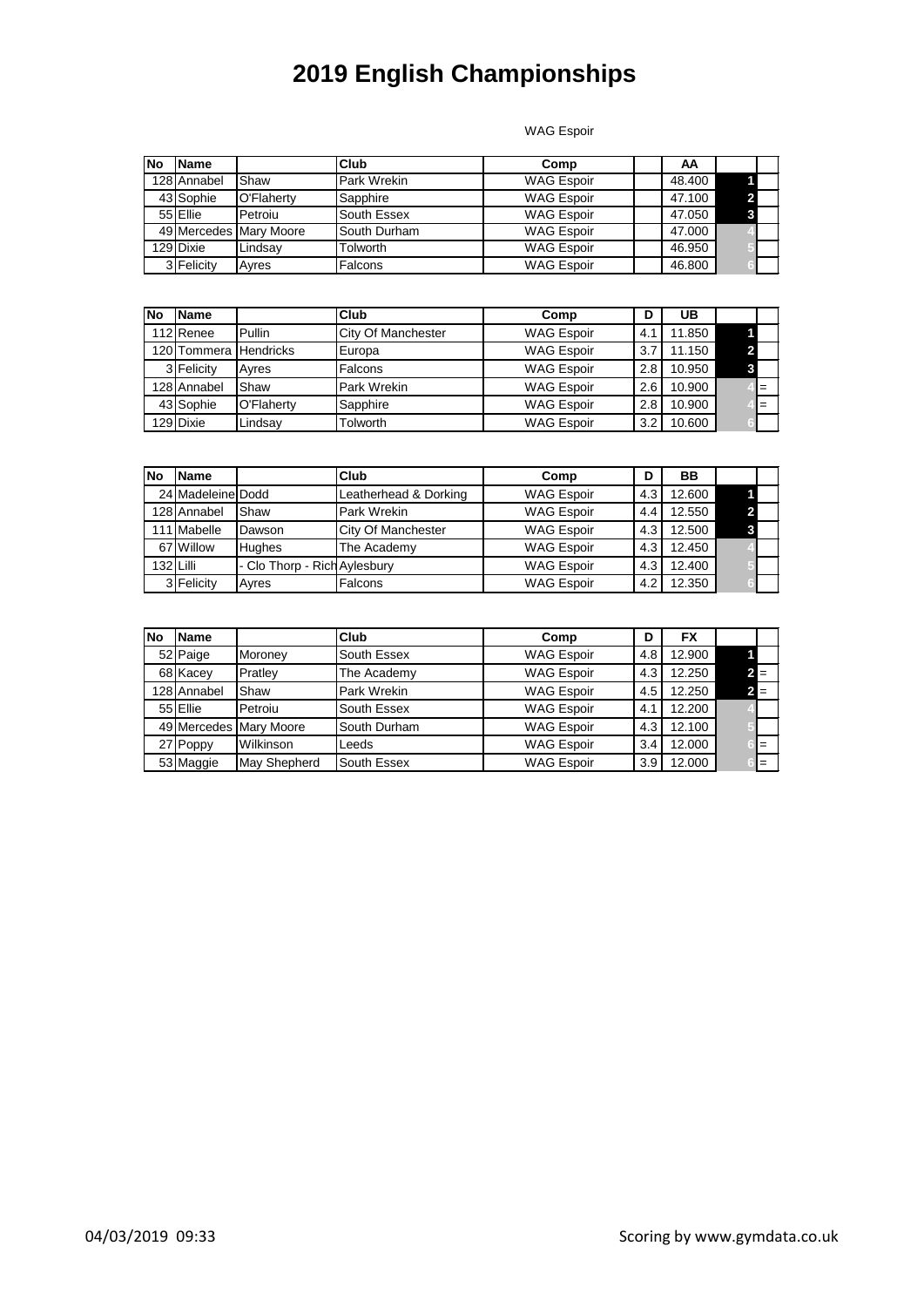# **WAG All Around Championships Vault Bars Beam Floor All Around**











WAG Junior

| No  |           |                |                          | Comp              | D   | VT <sub>1</sub> |                 | D   | <b>UB</b> |        | D   | <b>BB</b> |                         | D   | <b>FX</b> |                 | AA     |        |
|-----|-----------|----------------|--------------------------|-------------------|-----|-----------------|-----------------|-----|-----------|--------|-----|-----------|-------------------------|-----|-----------|-----------------|--------|--------|
| 484 | Ondine    | Achampong      | Sapphire                 | <b>WAG Junior</b> | 4.6 | 13.650          | $3 =$           | 5.3 | 13.500    |        | 5.0 | 13.400    | $\overline{\mathbf{2}}$ | 4.5 | 13.000    | $2 =$           | 53.550 |        |
| 482 | Halle     | Hilton         | South Essex              | <b>WAG Junior</b> | 4.6 | 13.300          | $10 =$          | 4.3 | 11.550    |        | 5.1 | 13.500    |                         | 4.9 | 13.200    |                 | 51.550 |        |
| 496 | Jennifer  | Gadirova       | Avlesburv                | <b>WAG Junior</b> | 4.6 | 13.850          | $\overline{2}$  | 4.1 | 11.900    |        | 5.0 | 13.200    | 3                       | 4.4 | 12.550    | 11              | 51.500 |        |
| 495 | Jessica   | Gadirova       | Aylesbury                | <b>WAG Junior</b> | 4.6 | 13.900          |                 | 4.3 | 12.250    |        | 4.8 | 12.000    | 14                      | 4.4 | 12.900    |                 | 51.050 |        |
| 493 | Annie     | Young          | The Norfolk Academy      | <b>WAG Junior</b> | 4.6 | 13.550          |                 | 5.0 | 11.900    |        | 4.8 | 12.200    | 13                      | 4.5 | 12.850    |                 | 50.500 |        |
| 467 | Alia      | Leat           | Heathrow                 | <b>WAG Junior</b> | 4.6 | 13.650          |                 | 4.1 | 10.850    | 19     | 5.4 | 12.700    |                         | 44  | 12.800    |                 | 50.000 |        |
| 474 | Emilv     | Todd           | The Academy              | <b>WAG Junior</b> | 4.4 | 13.200          | 12              | 4.3 | 12.150    |        | 4.8 | 11.950    | 15                      | 4.2 | 12.650    | $8I =$          | 49.950 |        |
| 481 | Teegan    | Milligan       | South Essex              | <b>WAG Junior</b> | 4.6 | 13.350          |                 | 4.2 | 12.100    |        | 4.7 | 12.850    |                         | 4.4 | 11.250    | $45 =$          | 49.550 |        |
| 502 | Leah      | Greenland      | South Durham             | <b>WAG Junior</b> | 4.6 | 13.650          | 3 =             | 4.5 | 10.450    | $25 =$ | 4.9 | 12.300    | 11                      | 4.6 | 12.700    | $\overline{ }$  | 49.100 |        |
| 471 | Ramivah   | Kofi           | <b>Notts</b>             | <b>WAG Junior</b> | 4.6 | 13.550          |                 | 3.7 | 9.700     | $36 =$ | 4.5 | 12.350    | 10                      | 4.3 | 12.600    | 10 <sup>1</sup> | 48.200 | 10     |
| 498 | Roxanne   | Price          | <b>Bristol Hawks</b>     | <b>WAG Junior</b> | 4.6 | 13.400          |                 | 3.3 | 11.250    | 13     | 4.4 | 11.450    | 23                      | 4.1 | 12.000    | $23 =$          | 48.100 | 11     |
| 416 | Lucy      | Lewis          | City of Birmingham       | <b>WAG Junior</b> | 3.5 | 12.400          | $24 =$          | 4.3 | 10.300    | 28     | 4.9 | 12.700    |                         | 4.3 | 12.500    | 12 <sup>1</sup> | 47.900 | 12     |
| 402 | Isla      | Lees           | Robin Hood               | <b>WAG Junior</b> | 4.2 | 12.800          | 16 <sup>1</sup> | 4.4 | 11.050    | 15     | 3.9 | 11.350    | 25                      | 4.4 | 12.300    | 14              | 47.500 | 13     |
| 470 | Ruby      | Stacey         | <b>Plymouth Swallows</b> | <b>WAG Junior</b> | 4.0 | 12.250          | $45 =$          | 4.6 | 10.550    | 24     | 4.5 | 12.250    | 12                      | 4.2 | 12.300    | 15 <sup>1</sup> | 47.350 | 14     |
| 473 | Alice     | Sumners        | The Academy              | <b>WAG Junior</b> | 3.5 | 12.250          | $45 =$          | 4.1 | 11.400    | $10 =$ | 4.7 | 10.400    | $47 =$                  | 4.5 | 13.000    | $2 =$           | 47.050 | 15     |
| 488 | Tamzin    | Hughes         | Park Wrekin              | <b>WAG Junior</b> | 4.0 | 13.150          | $13 =$          | 3.6 | 11.300    | 12     | 4.6 | 9.950     | $63 =$                  | 4.5 | 12.450    | 13 <sup>l</sup> | 46.850 | 16     |
| 485 | Liliana   | Moring         | Sapphire                 | <b>WAG Junior</b> | 3.5 | 12.400          | $24 =$          | 2.0 | 10.450    | $25 =$ | 4.1 | 11.800    | $17 =$                  | 4.1 | 12.100    | 20              | 46.750 | 17     |
| 494 | Lexie-Mae | Neal           | Abingdon                 | <b>WAG Junior</b> | 3.9 | 12.200          | $49 =$          | 2.1 | 9.650     | $42 =$ | 4.3 | 12.400    | q                       | 4.0 | 12.100    | $18 =$          | 46.350 | 18     |
| 423 | Saffron   | <b>Belfon</b>  | Huntingdon Olympic       | <b>WAG Junior</b> | 4.0 | 12.700          | 17<br>$l =$     | 4.1 | 10.800    | 22     | 4.2 | 10.750    | 39                      | 4.0 | 12.050    | $21 =$          | 46.300 | 19     |
| 411 | Keira     | Thornton       | Gymmagic                 | <b>WAG Junior</b> | 3.5 | 12.400          | $24 =$          | 2.4 | 9.500     | 46     | 4.4 | 11.700    | 21                      | 4.5 | 12.650    | $8I =$          | 46.250 | 20     |
| 504 | Honor     | Rouse          | South Durham             | <b>WAG Junior</b> | 3.3 | 11.900          | $62 =$          | 3.5 | 11.250    | 14     | 4.5 | 11.100    | 30                      | 3.9 | 11.850    | 27              | 46.100 | 21     |
| 399 | Emily     | Roper          | Pipers Vale              | <b>WAG Junior</b> | 3.7 | 12.550          | $19 =$          | 3.6 | 10.350    | 27     | 4.1 | 11.050    | 31                      | 4.3 | 12.100    | $18 =$          | 46.050 | 22     |
| 476 | Gabriella | Connolly       | Berkhamsted              | <b>WAG Junior</b> | 4.8 | 13.300          | $10 =$          | 4.5 | 8.600     | 57     | 4.2 | 11.800    | $17 =$                  | 4.0 | 12.250    | <b>16</b>       | 45.950 | $23 =$ |
| 407 | Lauren    | <b>Sims</b>    | Warrington               | <b>WAG Junior</b> | 3.7 | 12.450          | $22 =$          | 2.8 | 10.800    | 21     | 3.2 | 11.350    | 26                      | 4.1 | 11.350    | 40              | 45.950 | $23 =$ |
| 421 | Laura     | Nelson         | City Of Newcastle        | <b>WAG Junior</b> | 4.1 | 12.850          | 15              | 2.2 | 9.950     | 34     | 3.9 | 10.850    | $37 =$                  | 4.5 | 11.850    | 30 <sup>1</sup> | 45.500 | 25     |
| 414 | Sofia     | Meadows        | City of Birmingham       | <b>WAG Junior</b> | 3.5 | 12.300          | $34 =$          | 3.6 | 10.550    | 23     | 4.1 | 10.250    | $55 =$                  | 4.4 | 12.150    | 17              | 45.250 | 26     |
| 503 | Lvdia-Mav | Collins        | South Durham             | <b>WAG Junior</b> | 3.8 | 12.550          | $19 =$          | 3.3 | 9.650     | 41     | 4.5 | 10.950    | 35                      | 4.0 | 11.950    | 25              | 45.100 | 27     |
| 508 | Shannon   | <b>Baker</b>   | The Meapa                | <b>WAG Junior</b> | 3.7 | 12.350          | 31<br>I=        | 3.2 | 10.850    | 20     | 3.6 | 10.850    | $37 =$                  | 3.3 | 11.050    | 55              | 45.100 | 27     |
| 497 | Emily     | Edge           | <b>Bristol Hawks</b>     | <b>WAG Junior</b> | 3.5 | 11.900          | $62 =$          | 3.3 | 10.950    | 16     | 4.6 | 11.800    | 20                      | 3.6 | 10.400    | 68              | 45.050 | 29     |
| 499 | Mavalee   | Osola          | <b>Bristol Hawks</b>     | <b>WAG Junior</b> | 3.5 | 12.300          | $34 =$          | 3.5 | 10.100    | $32 =$ | 4.5 | 11.900    | 16 <sup>1</sup>         | 4.5 | 10.700    | 63              | 45.000 | 30     |
| 465 | Rosie     | <b>Bayliss</b> | <b>Greenwich Royals</b>  | <b>WAG Junior</b> | 3.5 | 12.300          | 34              | 3.9 | 9.700     | 36     | 4.6 | 10.900    | 36                      | 4.5 | 11.750    | 32              | 44.650 | 31     |
| 417 | Ellen     | Armstrong      | City Of Liverpool        | <b>WAG Junior</b> | 3.5 | 12.150          | $53 =$          | 4.0 | 9.300     | 50     | 4.4 | 11.400    | 24                      | 4.0 | 11.650    | 34              | 44.500 | $32 =$ |
|     |           |                |                          |                   |     |                 |                 |     |           |        |     |           |                         |     |           |                 |        |        |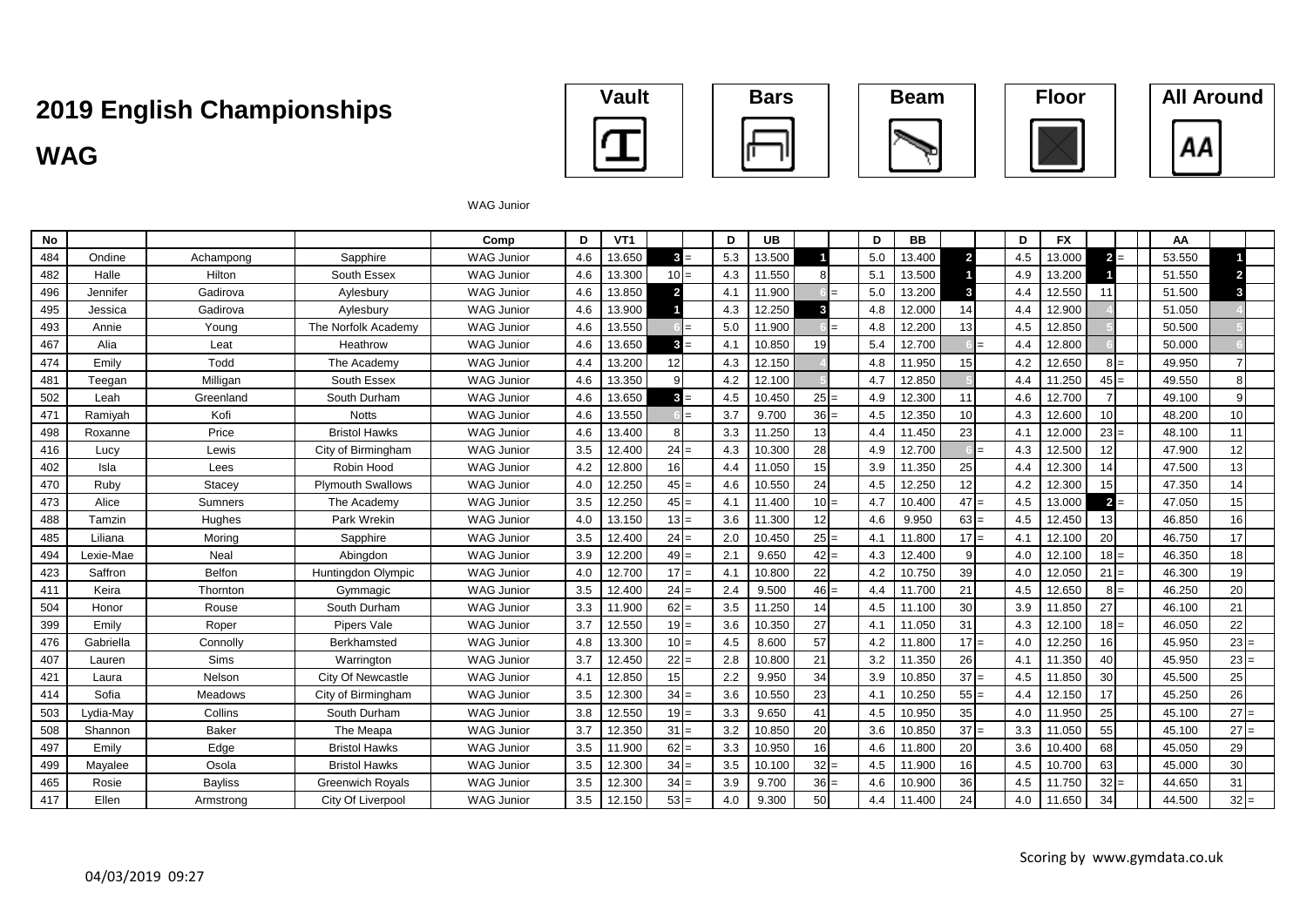|            | <b>2019 English Championships</b> |                  |                          |                   |     |        | <b>Vault</b> |     | <b>Bars</b> |        |     | <b>Beam</b> |        |     | <b>Floor</b> |        | <b>All Around</b> |        |
|------------|-----------------------------------|------------------|--------------------------|-------------------|-----|--------|--------------|-----|-------------|--------|-----|-------------|--------|-----|--------------|--------|-------------------|--------|
| <b>WAG</b> |                                   |                  |                          |                   |     |        |              |     |             |        |     |             |        |     |              |        | АΑ                |        |
| 466        | Akielah                           | Ashman-Howe      | <b>Greenwich Royals</b>  | <b>WAG Junior</b> | 3.3 | 11.650 | 73           | 3.0 | 10.950      | 17     | 4.4 | 9.850       | 66     | 4.1 | 12.050       | 21     | 44.500            | $32 =$ |
| 479        | Mia                               | Perryment        | Basingstoke              | WAG Junior        | 3.7 | 12.300 | 39           | 2.0 | 9.700       | $36 =$ | 3.9 | 10.700      | 40     | 4.0 | 11.750       | 32     | 44.450            | $34 =$ |
| 359        | Anastasia                         | lacopini         | Manchester Academy       | <b>WAG Junior</b> | 3.7 | 12.300 | 39           | 2.0 | 9.700       | $36 =$ | 3.8 | 11.800      | 17     | 3.2 | 10.650       | 66     | 44.450            | $34 =$ |
| 483        | Clara                             | Rimini           | Sapphire                 | <b>WAG Junior</b> | 3.7 | 12.400 | 27           | 2.2 | 10.300      | 29     | 4.1 | 10.350      | 49     | 3.3 | 11.300       | 41     | 44.350            | 36     |
| 415        | Sophia                            | Cabrera          | City of Birmingham       | <b>WAG Junior</b> | 3.5 | 12.150 | 53           | 3.4 | 11.400      | $10 =$ | 4.2 | 9.400       | 75     | 4.1 | 11.200       | 49     | 44.150            | 37     |
| 398        | Abigail                           | Roper            | Pipers Vale              | <b>WAG Junior</b> | 3.7 | 12.300 | 39           | 2.9 | 9.700       | $36 =$ | 3.8 | 10.350      | 49     | 3.3 | 11.300       | 41     | 43.650            | 38     |
| 427        | <b>Nikita</b>                     | Peprah           | <b>Appley Bridge</b>     | <b>WAG Junior</b> | 3.7 | 12.400 | 27           | 3.4 | 9.650       | $42 =$ | 4.5 | 9.700       | 69     | 4.4 | 11.850       | $28 =$ | 43.600            | 39     |
| 426        | Abby                              | Meadow           | <b>Appley Bridge</b>     | <b>WAG Junior</b> | 3.5 | 11.800 | 69           | 2.4 | 10.100      | 32     | 4.6 | 9.600       | 73     | 4.0 | 12.000       | 23     | 43.500            | 40     |
| 413        | Montana                           | Leith- Mulley    | City of Birmingham       | <b>WAG Junior</b> | 3.5 | 12.300 | 34           | 2.1 | 9.900       | 35     | 4.6 | 10.350      | 51     | 4.3 | 10.800       | $59 =$ | 43.350            | 41     |
| 419        | Evie                              | Mcgill           | City Of Newcastle        | <b>WAG Junior</b> | 3.5 | 12.200 | 49           | 2.7 | 9.550       | 45     | 3.6 | 10.400      | 47     | 3.9 | 11.000       | 56     | 43.150            | $42 =$ |
| 350        | Ellie                             | Mae Kondratowicz | Liberty                  | <b>WAG Junior</b> | 3.7 | 12.500 | 21           | 2.3 | 9.450       | 48     | 3.4 | 11.300      | $27 =$ | 3.2 | 9.900        | 78     | 43.150            | $42 =$ |
| 422        | Emilyse                           | <b>Birch</b>     | Huntingdon Olympic       | <b>WAG Junior</b> | 3.5 | 11.900 | 62           | 2.9 | 9.600       | 44     | 4.3 | 10.100      | 60     | 4.0 | 11.500       | 35     | 43.100            | 44     |
| 418        | Yasmin                            | Lane             | <b>City Of Newcastle</b> | <b>WAG Junior</b> | 3.7 | 12.250 | 45           | 1.9 | 8.200       | 64     | 4.0 | 11.000      | 33     | 4.0 | 11.350       | 39     | 42.800            | $45 =$ |
| 472        | Summer                            | Hill             | <b>Notts</b>             | <b>WAG Junior</b> | 4.0 | 12.700 | 17           | 2.4 | 9.000       | 54     | 3.8 | 9.850       | 66     | 4.1 | 11.250       | 45     | 42.800            | $45 =$ |
| 486        | Isabelle                          | Lamb             | Leatherhead & Dorking    | <b>WAG Junior</b> | 3.5 | 11.950 | 61           | 2.1 | 10.200      | 31     | 3.8 | 9.500       | 74     | 2.8 | 10.800       | 59     | 42.450            | 47     |
| 364        | Ella                              | Tomlin           | Dolphina                 | <b>WAG Junior</b> | 3.7 | 12.200 | 49           | 1.0 | 8.550       | $58 =$ | 3.4 | 10.300      | 52     | 3.3 | 11.200       | 48     | 42.250            | 48     |
| 491        | Kitty                             | Scholes-Pryce    | Park Wrekin              | <b>WAG Junior</b> | 3.5 | 12.300 | 34           | 1.7 | 9.200       | 53     | 3.3 | 9.900       | 65     | 3.2 | 10.200       | 74     | 41.600            | 49     |
| 346        | Annalise                          | Lee              | The Wire                 | <b>WAG Junior</b> | 3.7 | 11.850 | 66           | 1.8 | 8.100       | 65     | 4.2 | 10.950      | 34     | 3.4 | 10.650       | 64     | 41.550            | 50     |
| 477        | Olivia                            | Phillips         | Basingstoke              | <b>WAG Junior</b> | 4.0 | 12.000 | 56           | 2.0 | 7.450       | 75     | 3.8 | 10.450      | 46     | 3.9 | 11.450       | 37     | 41.350            | 51     |
| 425        | Caitlin                           | Seaby            | <b>Marriotts</b>         | <b>WAG Junior</b> | 2.0 | 10.650 | 85           | 1.5 | 9.400       | 49     | 3.3 | 10.250      | 55     | 2.9 | 11.000       | 56     | 41.300            | 52     |
| 490        | Leticia                           | McCready         | Park Wrekin              | <b>WAG Junior</b> | 3.0 | 11.700 | 72           | 2.0 | 8.950       | 55     | 3.6 | 9.850       | 68     | 3.3 | 10.700       | 61     | 41.200            | $53$ = |
| 352        | Shannon                           | Townsenc         | Wade                     | <b>WAG Junior</b> | 3.7 | 10.700 | 83           | 2.0 | 9.500       | 46     | 4.5 | 9.200       | 80     | 3.9 | 11.800       | 31     | 41.200            | $53 =$ |
| 401        | Rebecca                           | Melling          | Witham Hill              | <b>WAG Junior</b> | 3.7 | 12.000 | 56           | 1.8 | 7.550       | 72     | 3.7 | 10.150      | 59     | 3.8 | 11.500       | 35     | 41.200            | $53 =$ |
| 403        | India                             | Mcintosh         | Robin Hood               | <b>WAG Junior</b> | 3.3 | 12.000 | 56           | 2.1 | 10.250      | 30     | 3.0 | 9.300       | 77     | 2.4 | 9.600        | 82     | 41.150            | 56     |
| 412        | Abigail                           | Duckworth        | Gymmagic                 | <b>WAG Junior</b> | 3.5 | 10.850 | 82           | 1.8 | 8.250       | 63     | 3.9 | 10.650      | 41     | 3.7 | 11.300       | 44     | 41.050            | 57     |
| 507        | Isabelle                          | Stockwell        | The Meapa                | <b>WAG Junior</b> | 3.7 | 11.750 | 71           | 1.6 | 7.550       | 73     | 3.8 | 10.500      | $44 =$ | 3.2 | 11.200       | 49     | 41.000            | 58     |
| 428        | Paris                             | White            | Wolverhampton            | <b>WAG Junior</b> | 3.7 | 11.800 | 70           | 2.6 | 8.900       | 56     | 4.1 | 9.000       | 83     | 3.5 | 11.200       | 49     | 40.900            | 59     |
| 500        | Amira                             | Hojeij           | Tolworth                 | <b>WAG Junior</b> | 3.7 | 12.350 | 31           | 2.7 | 8.100       | $65 =$ | 3.9 | 9.050       | 82     | 3.2 | 11.100       | 53     | 40.600            | 60     |
| 501        | Amanda                            | Cook             | Pegasus                  | <b>WAG Junior</b> | 2.4 | 11.400 | 77           | 1.1 | 7.900       | 69     | 4.1 | 9.300       | 77     | 3.8 | 11.900       | 26     | 40.500            | 61     |
| 400        | Elise                             | <b>Blissett</b>  | Dynamo                   | <b>WAG Junior</b> | 3.7 | 12.300 | 39           | 2.4 | 5.750       | 79     | 4.3 | 11.200      | 29     | 3.3 | 11.150       | 52     | 40.400            | 62     |
| 355        | Anna                              | Bambrook         | Tamworth Olympic         | <b>WAG Junior</b> | 3.5 | 11.900 | 62           | 1.8 | 7.900       | 69     | 3.8 | 9.300       | 79     | 3.9 | 11.100       | 53     | 40.200            | $63 =$ |
| 406        | Katie                             | Swann            | Warrington               | <b>WAG Junior</b> | 3.7 | 12.300 | 39           | 2.1 | 7.500       | 74     | 3.5 | 10.100      | 61     | 3.3 | 10.300       | $69 =$ | 40.200            | $63 =$ |
| 420        | Natasha                           | <b>Barrass</b>   | City Of Newcastle        | <b>WAG Junior</b> | 3.7 | 11.100 | 80           | 1.1 | 8.550       | $58 =$ | 3.5 | 10.300      | 52     | 3.8 | 10.250       | 72     | 40.200            | $63 =$ |
| 354        | Alice                             | Knights          | Hinckley                 | <b>WAG Junior</b> | 3.7 | 12.400 | 27           | 2.1 | 6.850       | 78     | 4.2 | 10.200      | 57     | 3.3 | 10.650       | 64     | 40.100            | $66 =$ |
| 505        | Harriet                           | Gibson           | South Durham             | <b>WAG Junior</b> | 3.7 | 12.250 | 45           | 1.8 | 7.600       | 71     | 2.6 | 8.850       | 84     | 3.8 | 11.400       | 38     | 40.100            | $66 =$ |
| 363        | Alexandra                         | Mace             | Garstang                 | <b>WAG Junior</b> | 3.7 | 12.200 | 49           | 1.9 | 7.350       | 76     | 3.6 | 10.200      | 57     | 3.0 | 10.300       | 71     | 40.050            | 68     |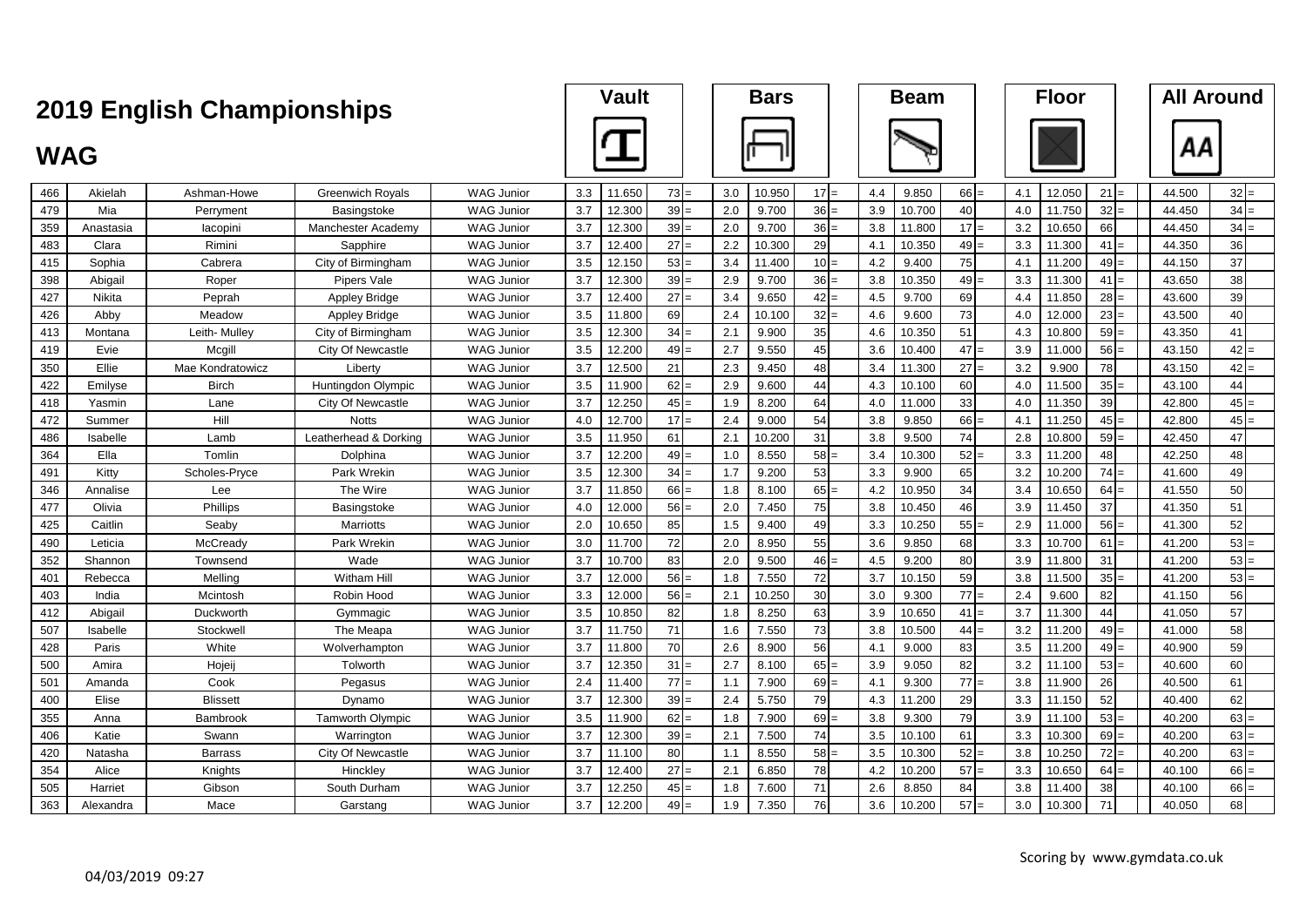|            |            | <b>2019 English Championships</b> |                         |                   |     | <b>Vault</b> |        |     | <b>Bars</b> |              |     | <b>Beam</b> |        |     | <b>Floor</b> |        |        | <b>All Around</b> |
|------------|------------|-----------------------------------|-------------------------|-------------------|-----|--------------|--------|-----|-------------|--------------|-----|-------------|--------|-----|--------------|--------|--------|-------------------|
| <b>WAG</b> |            |                                   |                         |                   |     |              |        |     |             |              |     |             |        |     |              |        | ΑА     |                   |
| 429        | Hayley     | Rushton                           | Wolverhampton           | <b>WAG Junior</b> | 3.7 | 12.000       | $56 =$ | 2.6 | 8.050       | $67 =$       | 4.0 | 8.250       | 86     | 4.1 | .250         | $45 =$ | 39.550 | 69                |
| 475        | Katie      | Lily Jones                        | The Academy             | <b>WAG Junior</b> | 3.7 | 11.500       | 75     | 1.6 | 4.000       | 83           | 4.3 | 12.450      | 8      | 4.3 | 11.300       | $41 =$ | 39.250 | 70                |
| 409        | Caitlyn    | Sutherland                        | Uttoxeter               | <b>WAG Junior</b> | 3.7 | 12.350       | $31 =$ | l.8 | 7.250       | 77           | 2.7 | 9.150       | 81     | 2.9 | 10.300       | $69 =$ | 39.050 | 71                |
| 358        | Isabel     | Camilleri                         | Manchester Academy      | <b>WAG Junior</b> | 3.3 | 10.650       | 84     | 1.7 | 5.350       | 80           | 3.6 | 10.500      | $44 =$ | 3.3 | 10.500       | 67     | 37.000 | 76                |
| 408        | Martha     | Waugh                             | Uttoxeter               | <b>WAG Junior</b> | 3.5 | 11.850       | $66 =$ | 1.2 | 5.300       | 81           | 3.8 | 10.000      | 62     | 2.8 | 8.850        | 83     | 36,000 | 77                |
| 487        | Sydney     | Lawler                            | Rushmoor                | <b>WAG Junior</b> | 3.7 | 12.300       | $39 =$ | 1.6 | 4.200       | 82           | 3.3 | 9.650       | 70     | 3.4 | 9.650        | 81     | 35.800 | 78                |
| 468        | Charlie    | Turner                            | Leeds                   | <b>WAG Junior</b> | 3.5 | 12.150       | $53 =$ | 0.0 | 0.000       | $87 =$       | 3.8 | 11.000      | 32     | 4.2 | 11.850       | $28 =$ | 35.000 | 79                |
| 362        | Ellen      | Shaw                              | Garstang                | <b>WAG Junior</b> | 2.8 | 11.450       | 76     | 0.9 | 2.200       | 85           | 3.7 | 10.650      | 43     | 3.0 | 10.250       | $72 =$ | 34.550 | 80                |
| 360        | Karena     | Child                             | Colchester              | <b>WAG Junior</b> | 3.7 | 12.450       | $22 =$ | 0.7 | 0.400       | 86           | 3.4 | 9.950       | $63 =$ | 3.1 | 10.900       | 58     | 33.700 | 81                |
| 351        | Ally       | <b>Booker</b>                     | Sheffield Workshop      | <b>WAG Junior</b> | 2.0 | 9.600        | 86     | 1.0 | 3.150       | 84           | 3.3 | 10.650      | $41 =$ | 3.1 | 10.200       | $74 =$ | 33.600 | 82                |
| 506        | Charlotte  | Moralee                           | South Durham            | <b>WAG Junior</b> | 3.5 | 11.850       | $66 =$ | 1.2 | 9.300       | $51 =$       | 4.6 | 11.300      | $27 =$ | 0.0 | 0.000        | $84 =$ | 32.450 | 83                |
| 405        | Lucy       | Swann                             | Warrington              | <b>WAG Junior</b> | 3.7 | 12.400       | $27 =$ | 2.0 | 9.300       | $51 =$       | 3.9 | 10.300      | $52 =$ | 0.0 | 0.000        | $84 =$ | 32.000 | 84                |
| 361        | Abbie      | Ogden                             | Garstang                | <b>WAG Junior</b> | 3.3 | 11.650       | $73 =$ | 0.0 | 0.000       | $87 =$       | 4.2 | 9.650       | 71     | 3.3 | 9.850        | 79     | 31.150 | 85                |
| 356        | Ciara      | Mottram                           | Southport               | <b>WAG Junior</b> | 0.0 | 0.000        | $87 =$ | 1.3 | 8.350       | $60 =$       | 2.4 | 9.350       | 76     | 2.2 | 9.800        | 80     | 27.500 | 86                |
| 469        | Shanna-Kae | Grant                             | Leeds                   | <b>WAG Junior</b> | 0.0 | 0.000        | $87 =$ | 4.4 | 12.350      | $\mathbf{2}$ | 3.6 | 11.500      | 22     | 0.0 | 0.000        | $84 =$ | 23.850 | 87                |
| 424        | Amber      | McCarthy                          | <b>Marriotts</b>        | <b>WAG Junior</b> | 4.0 | 11.400       | $77 =$ | 0.0 | 0.000       | $87 =$       | 0.0 | 0.000       | $89 =$ | 0.0 | 0.000        | $84 =$ | 11.400 | 88                |
| 509        | Chrystal   | Touch                             | The Meapa               | <b>WAG Junior</b> | 0.0 | 0.000        | $87 =$ | 3.4 | 10.950      | $17 =$       | 0.0 | 0.000       | $89 =$ | 0.0 | 0.000        | $84 =$ | 10.950 | 89                |
| 464        | Madeleine  | Roberts                           | <b>Greenwich Royals</b> | <b>WAG Junior</b> | 0.0 | 0.000        | $87 =$ | 0.0 | 0.000       | $87 =$       | 4.0 | 8.500       | 85     | 0.0 | 0.000        | $84 =$ | 8.500  | 90                |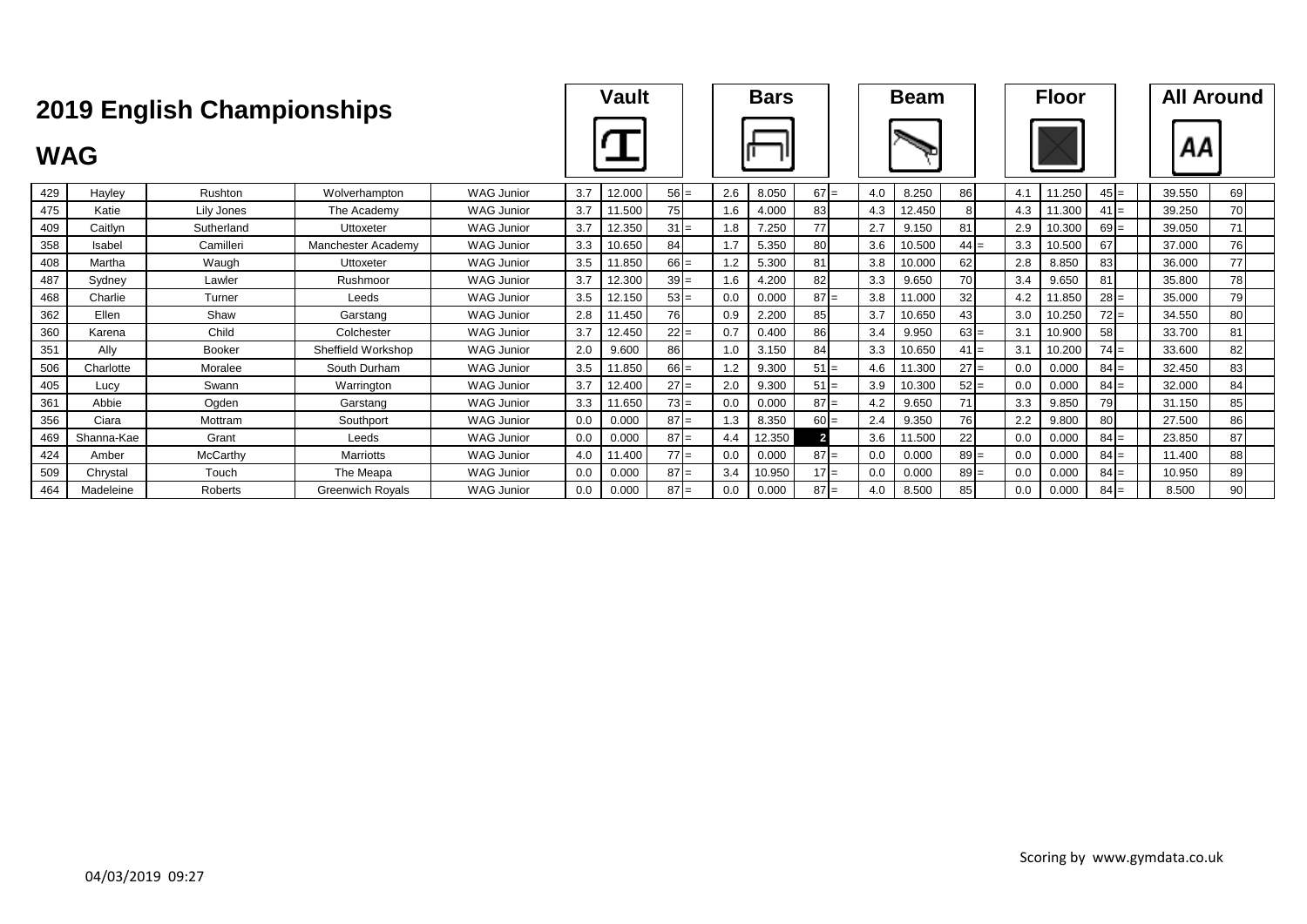WAG Junior

| No | <b>Name</b>  |           | Club                | Comp              | AA     |  |
|----|--------------|-----------|---------------------|-------------------|--------|--|
|    | 484 Ondine   | Achampong | Sapphire            | <b>WAG Junior</b> | 53.550 |  |
|    | 482 Halle    | Hilton    | South Essex         | <b>WAG Junior</b> | 51.550 |  |
|    | 496 Jennifer | Gadirova  | Avlesbury           | <b>WAG Junior</b> | 51.500 |  |
|    | 495 Jessica  | Gadirova  | Aylesbury           | <b>WAG Junior</b> | 51.050 |  |
|    | 493 Annie    | Young     | The Norfolk Academy | <b>WAG Junior</b> | 50.500 |  |
|    | 467 Alia     | Leat      | Heathrow            | <b>WAG Junior</b> | 50.000 |  |

| <b>INo</b> | <b>Name</b>   |           | Club                | Comp              |                  | <b>VTA</b> |  |
|------------|---------------|-----------|---------------------|-------------------|------------------|------------|--|
|            | 495 Jessica   | Gadirova  | Aylesbury           | <b>WAG Junior</b> | 4.6              | 13.625     |  |
|            | 496 Jennifer  | Gadirova  | Aylesbury           | <b>WAG Junior</b> | 4.6              | 13.525     |  |
|            | 467 Alia      | Leat      | Heathrow            | <b>WAG Junior</b> | $4.6 \,$         | 13.475     |  |
|            | 476 Gabriella | Connolly  | Berkhamsted         | <b>WAG Junior</b> | 4.8 <sub>1</sub> | 13.400     |  |
|            | 502 Leah      | Greenland | South Durham        | <b>WAG Junior</b> | 4.6              | 13.375     |  |
|            | 493 Annie     | Young     | The Norfolk Academy | <b>WAG Junior</b> | 4.6              | 13.300     |  |

| <b>INo</b> | <b>Name</b>         |           | Club                | Comp              | D   | UB     |     |
|------------|---------------------|-----------|---------------------|-------------------|-----|--------|-----|
|            | 484 Ondine          | Achampong | Sapphire            | <b>WAG Junior</b> | 5.3 | 13.500 |     |
|            | 469 Shanna-Ka Grant |           | Leeds               | <b>WAG Junior</b> | 4.4 | 12.350 |     |
|            | 495 Jessica         | Gadirova  | Aylesbury           | <b>WAG Junior</b> | 4.3 | 12.250 |     |
|            | 474 Emily           | Todd      | The Academy         | <b>WAG Junior</b> | 4.3 | 12.150 |     |
|            | 481 Teegan          | Milligan  | South Essex         | <b>WAG Junior</b> | 4.2 | 12.100 |     |
|            | 493 Annie           | Young     | The Norfolk Academy | <b>WAG Junior</b> | 5.0 | 11.900 | $=$ |
|            | 496 Jennifer        | Gadirova  | Aylesbury           | <b>WAG Junior</b> | 4.1 | 11.900 | $=$ |

| No | <b>Name</b>  |           | Club               | Comp              | D               | BB     |     |
|----|--------------|-----------|--------------------|-------------------|-----------------|--------|-----|
|    | 482 Halle    | Hilton    | South Essex        | <b>WAG Junior</b> | 5.              | 13.500 |     |
|    | 484 Ondine   | Achampong | Sapphire           | <b>WAG Junior</b> | 5.0             | 13.400 |     |
|    | 496 Jennifer | Gadirova  | Aylesbury          | <b>WAG Junior</b> | 5. <sub>C</sub> | 13.200 |     |
|    | 492 Isabella | Wheeldon  | Park Wrekin        | <b>WAG Junior</b> | 5. <sub>C</sub> | 13.100 |     |
|    | 481 Teegan   | Milligan  | South Essex        | <b>WAG Junior</b> | 4.1             | 12.850 |     |
|    | 416 Lucy     | Lewis     | City of Birmingham | <b>WAG Junior</b> | 4.9             | 12.700 | $=$ |
|    | 467 Alia     | Leat      | Heathrow           | <b>WAG Junior</b> | 5.4             | 12.700 | $=$ |

| lNo | <b>IName</b> |           | Club                | Comp              |                  | FX     |     |  |
|-----|--------------|-----------|---------------------|-------------------|------------------|--------|-----|--|
|     | 482 Halle    | Hilton    | South Essex         | <b>WAG Junior</b> | 4.9              | 13.200 |     |  |
|     | 484 Ondine   | Achampong | Sapphire            | <b>WAG Junior</b> | 4.5 <sub>1</sub> | 13.000 | 2 ≡ |  |
|     | 473 Alice    | Sumners   | The Academy         | <b>WAG Junior</b> | 4.5              | 13.000 | 2⊫  |  |
|     | 495 Jessica  | Gadirova  | Aylesbury           | <b>WAG Junior</b> | 4.4              | 12.900 |     |  |
|     | 493 Annie    | Young     | The Norfolk Academy | <b>WAG Junior</b> | 4.5              | 12.850 |     |  |
|     | 467 Alia     | Leat      | Heathrow            | <b>WAG Junior</b> | 4.4              | 12.800 |     |  |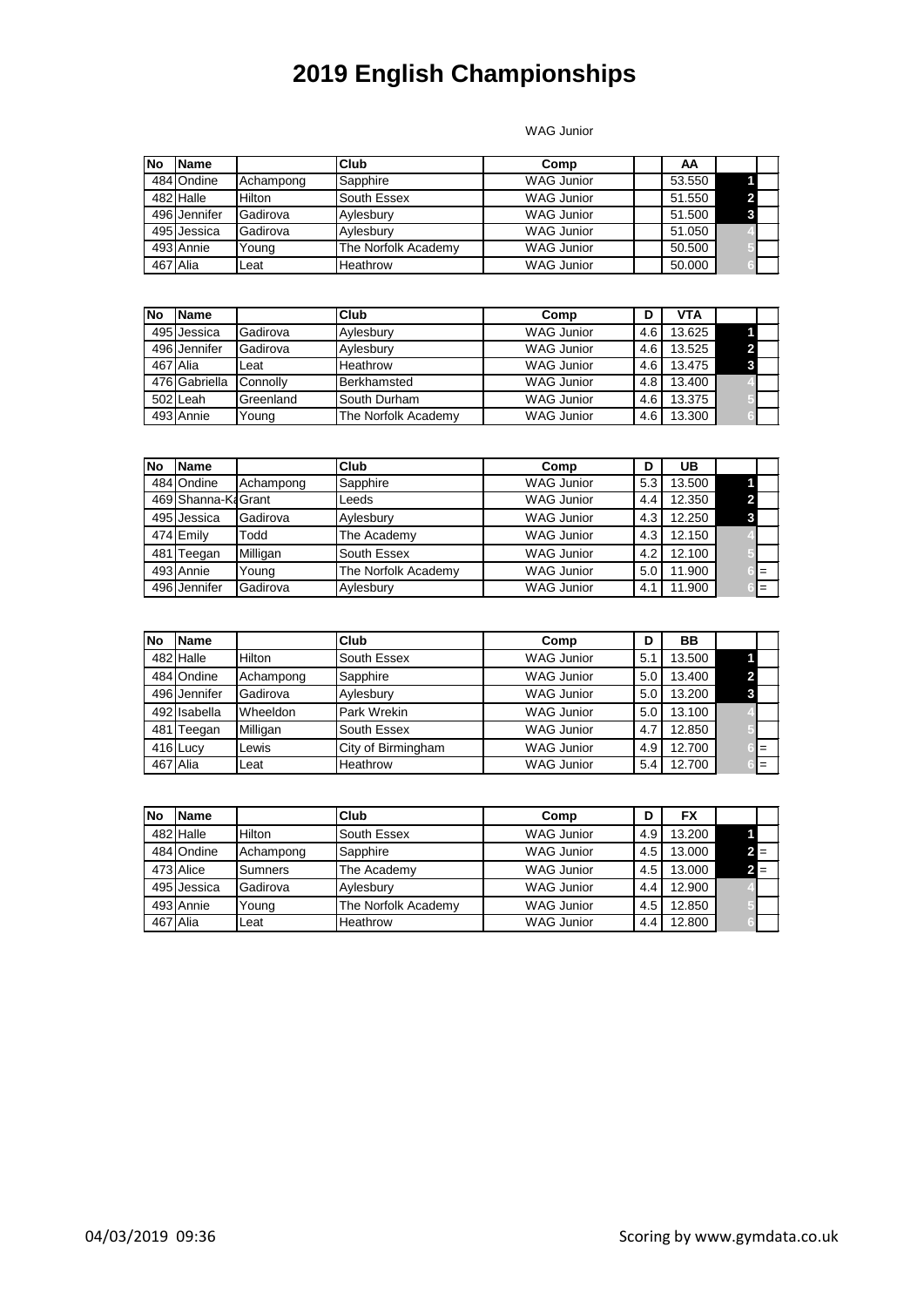# **WAG All Around Championships Vault Bars Beam Floor All Around**











#### WAG Senior

| <b>No</b> |             |                |                       | Comp              | D   | VT <sub>1</sub> |        |                          | D   | UB     |        | D   | <b>BB</b> |        | D   | <b>FX</b> |                | AA     |    |
|-----------|-------------|----------------|-----------------------|-------------------|-----|-----------------|--------|--------------------------|-----|--------|--------|-----|-----------|--------|-----|-----------|----------------|--------|----|
| 260       | Amelie      | Morgan         | The Academy           | <b>WAG Senior</b> | 5.4 | 14.500          |        |                          | 5.7 | 14.100 | 3      | 5.2 | 13.650    |        | 4.9 | 13.000    | $3 =$          | 55.250 |    |
| 265       | Kelly       | Simm           | Dynamo                | <b>WAG Senior</b> | 5.2 | 13.900          |        |                          | 6.2 | 14.300 |        | 4.8 | 12.300    |        | 5.0 | 13.000    | з.<br>$=$      | 53.500 |    |
| 283       | Alice       | Kinsella       | Park Wrekin           | <b>WAG Senior</b> | 5.4 | 14.250          |        |                          | 5.8 | 14.050 |        | 5.2 | 12.350    | 8      | 5.4 | 12.300    | 11             | 52.950 |    |
| 288       | Georgia-Mae | Fenton         | East London           | <b>WAG Senior</b> | 5.0 | 13.850          |        |                          | 5.7 | 13.400 |        | 4.4 | 12.050    | 12     | 4.9 | 13.400    |                | 52.700 |    |
| 262       | Phoebe      | Jakubczyk      | The Academy           | <b>WAG Senior</b> | 4.6 | 13.500          |        |                          | 5.0 | 12.950 |        | 5.1 | 12.700    |        | 5.0 | 13.050    | $\overline{2}$ | 52.200 |    |
| 290       | Jessica     | Daykin         | Wiltshire             | <b>WAG Senior</b> | 4.6 | 12.600          | $16 =$ |                          | 4.6 | 12.900 |        | 5.2 | 13.000    | 3      | 5.0 | 12.600    |                | 51.100 |    |
| 274       | Hallie      | Copperwheat    | Sapphire              | <b>WAG Senior</b> | 4.6 | 13.250          |        | $\overline{\phantom{0}}$ | 4.5 | 12.100 | 13     | 4.9 | 12.400    |        | 44  | 12.500    |                | 50.250 |    |
| 300       | Olivia      | Williams       | City Of Liverpool     | <b>WAG Senior</b> | 4.2 | 12.900          | 12     |                          | 4.4 | 12.000 | 14     | 4.6 | 12.150    | 11     | 4.8 | 12.350    | 10             | 49.400 |    |
| 261       | Amelia      | Knight         | The Academy           | <b>WAG Senior</b> | 4.6 | 12.150          | 42     | $=$                      | 4.7 | 12.350 | 11     | 4.7 | 11.750    | $14 =$ | 4.6 | 12.450    |                | 48.700 |    |
| 287       | Mia         | Scott          | South Durham          | <b>WAG Senior</b> | 4.6 | 13.200          |        |                          | 4.5 | 12.400 | 10     | 4.6 | 11.300    | 24     | 4.1 | 11.600    | 21             | 48.500 | 10 |
| 301       | Laura       | Cooke          | The Norfolk Academy   | <b>WAG Senior</b> | 4.6 | 13.250          |        | $=$                      | 4.4 | 11.600 | 17     | 4.1 | 10.750    | 33     | 4.5 | 12.400    | q              | 48.000 | 11 |
| 279       | Megan       | <b>Bridge</b>  | Gymmagic              | <b>WAG Senior</b> | 4.1 | 12.350          | $30 =$ |                          | 4.2 | 11.950 | 15     | 4.4 | 11.050    | 28     | 5.0 | 12.100    | 13             | 47.450 | 12 |
| 304       | Jess        | Adamson        | Warrington            | <b>WAG Senior</b> | 3.7 | 12.400          | $23 =$ |                          | 3.0 | 10.450 | $25 =$ | 4.3 | 12.200    | 10     | 4.0 | 12.150    | 12             | 47.200 | 13 |
| 259       | Ellie       | <b>Burgess</b> | The Academy           | <b>WAG Senior</b> | 3.7 | 12.250          | $38 =$ |                          | 2.3 | 10.550 | 22     | 4.3 | 11.900    | 13     | 4.0 | 11.950    | 16             | 46.650 | 14 |
| 257       | Sophie      | Goodman        | South Essex           | <b>WAG Senior</b> | 4.0 | 12.500          | $18 =$ |                          | 4.2 | 11.500 | 18     | 4.9 | 10.800    | 32     | 4.6 | 11.750    | $18 =$         | 46.550 | 15 |
| 296       | Ellee       | Cheetham       | City Of Manchester    | <b>WAG Senior</b> | 4.6 | 13.200          |        |                          | 4.9 | 12.550 | 9      | 4.3 | 9.850     | $55 =$ | 4.8 | 10.900    | $34 =$         | 46.500 | 16 |
| 272       | Thea        | Dane           | <b>Notts</b>          | <b>WAG Senior</b> | 3.5 | 11.950          | $50 =$ |                          | 2.7 | 10.650 | 21     | 4.5 | 11.350    | 22     | 4.3 | 12.400    | 8              | 46.350 | 17 |
| 271       | Lottie      | Smith          | <b>Notts</b>          | <b>WAG Senior</b> | 4.6 | 13.300          |        |                          | 4.3 | 10.200 | 30     | 4.2 | 11.400    | 21     | 4.2 | 11.200    | 31             | 46.100 | 18 |
| 201       | Tilly       | Allen          | Huntingdon Olympic    | <b>WAG Senior</b> | 4.1 | 12.700          | 13     |                          | 3.5 | 10.450 | $25 =$ | 4.8 | 11.700    | 17     | 3.7 | 10.850    | $37 =$         | 45.700 | 19 |
| 217       | Megan       | Splain         | Pinewood              | <b>WAG Senior</b> | 3.5 | 12.150          | 42     |                          | 3.4 | 10.000 | 33     | 4.7 | 11.450    | 19     | 4.4 | 12.000    | 15             | 45.600 | 20 |
| 280       | Izzy        | Hilliard       | Leatherhead & Dorking | <b>WAG Senior</b> | 4.6 | 12.250          | $38 =$ |                          | 3.0 | 11.000 | 19     | 4.3 | 11.450    | 18     | 3.8 | 10.400    | $47 =$         | 45.100 | 21 |
| 281       | Harriet     | Price          | Park Wrekin           | <b>WAG Senior</b> | 3.7 | 12.500          | $18 =$ |                          | 2.0 | 9.800  | 34     | 3.8 | 11.250    | 25     | 4.0 | 11.500    | 23             | 45.050 | 22 |
| 213       | Molly       | Simmons        | Carousel              | <b>WAG Senior</b> | 3.7 | 12.400          | $23 =$ |                          | 2.5 | 9.800  | $34 =$ | 4.4 | 11.400    | 20     | 4.1 | 10.850    | $37 =$         | 44.450 | 23 |
| 218       | Lauren      | Billingham     | Leeds                 | <b>WAG Senior</b> | 3.7 | 12.400          | $23 =$ |                          | 4.1 | 10.550 | 23     | 4.5 | 10.000    | 49     | 3.9 | 11.350    | 27             | 44.300 | 24 |
| 297       | Synnove     | Macpherson     | City Of Manchester    | <b>WAG Senior</b> | 3.7 | 12.400          | 23     | l=                       | 2.2 | 10.400 | 28     | 4.1 | 10.900    | 30     | 3.9 | 10.450    | 46             | 44.150 | 25 |
| 273       | Tilly       | Hedges         | Sapphire              | <b>WAG Senior</b> | 3.7 | 12.300          | 34     |                          | 1.9 | 10.450 | 24     | 4.1 | 9.800     | 58     | 3.9 | 11.450    | $24 =$         | 44.000 | 26 |
| 199       | Jasmine     | Greenwood      | City of Preston       | <b>WAG Senior</b> | 4.0 | 12.900          | 11     |                          | 2.4 | 8.850  | 46     | 3.9 | 10.850    | 31     | 3.8 | 11.300    | $28 =$         | 43.900 | 27 |
| 275       | Gypsy       | Squires        | Sapphire              | <b>WAG Senior</b> | 3.5 | 12.300          | $32 =$ |                          | 2.7 | 10.350 | 29     | 4.9 | 8.900     | 63     | 4.3 | 12.000    | 14             | 43.550 | 28 |
| 276       | Lauren      | Matthews       | Sapphire              | <b>WAG Senior</b> | 3.5 | 11.750          | 54     |                          | 3.5 | 9.350  | 41     | 3.9 | 10.650    | $34 =$ | 4.0 | 11.750    | $18 =$         | 43.500 | 29 |
| 289       | Annabel     | Agba           | East London           | <b>WAG Senior</b> | 4.6 | 12.650          | 14     |                          | 3.4 | 9.350  | 40     | 4.0 | 9.900     | $52 =$ | 4.2 | 11.550    | 22             | 43.450 | 30 |
| 286       | Leah        | Rockett        | South Durham          | <b>WAG Senior</b> | 4.6 | 11.800          | 53     |                          | 4.1 | 10.400 | 27     | 4.8 | 10.200    | 44     | 4.4 | 10.950    | 32             | 43.350 | 31 |
| 293       | Eleanor     | Mills          | Tameside              | <b>WAG Senior</b> | 3.5 | 11.100          | 57     |                          | 2.6 | 10.700 | 20     | 3.4 | 10.500    | 38     | 3.3 | 10.600    | 43             | 42.900 | 32 |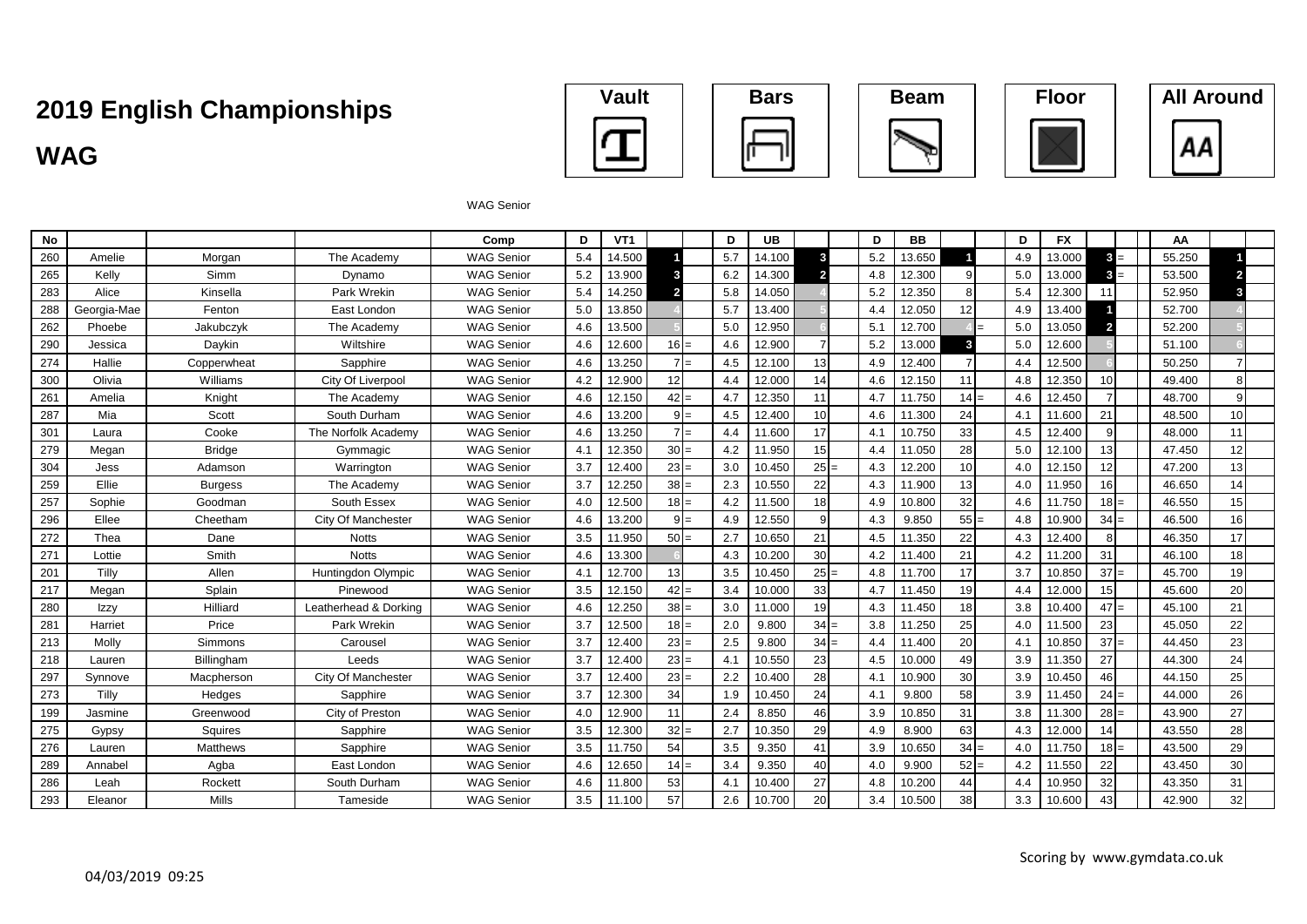|            | <b>2019 English Championships</b> |                      |                           |                   | <b>Vault</b> |        |                 | <b>Bars</b> |        |        | <b>Beam</b> |        |                | <b>Floor</b> | <b>All Around</b> |        |        |
|------------|-----------------------------------|----------------------|---------------------------|-------------------|--------------|--------|-----------------|-------------|--------|--------|-------------|--------|----------------|--------------|-------------------|--------|--------|
|            |                                   |                      |                           |                   |              |        |                 |             |        |        |             |        |                |              |                   |        |        |
| <b>WAG</b> |                                   |                      |                           |                   |              |        |                 |             |        |        |             |        |                |              |                   | АΑ     |        |
| 291        | Jessica                           | Seager               | <b>City Of Newcastle</b>  | <b>WAG Senior</b> | 4.0          | 12.600 | $16 =$          | 2.9         | 8.750  | 47     | 4.9         | 9.900  | 54             | 4.3          | 20<br>11.600      | 42.850 | 33     |
| 204        | Rochelle                          | Hamilton-Kendall     | Exeter                    | <b>WAG Senior</b> | 3.5          | 12.250 | 35              | 4.1         | 9.250  | 42     | 4.3         | 9.800  | 57             | 4.0          | 24<br>11.450      | 42.750 | 34     |
| 212        | Chloee                            | Tomlin               | Carousel                  | <b>WAG Senior</b> | 3.7          | 12.250 | 35              | 1.3         | 9.700  | 37     | 3.5         | 10.350 | 40             | 4.0          | 10.250<br>51      | 42.550 | $35 =$ |
| 220        | Sophie                            | <b>Hobbs Simpson</b> | Liberty                   | <b>WAG Senior</b> | 3.7          | 12.450 | 21              | 2.6         | 9.450  | 39     | 3.2         | 9.950  | 51             | 4.1          | 10.700<br>41      | 42.550 | 35     |
| 266        | Olivia                            | Essex                | Dynamo                    | <b>WAG Senior</b> | 3.7          | 12.400 | 23              | 2.5         | 8.000  | 59     | 4.5         | 10.550 | 37             | 3.9          | 11.250<br>30      | 42.200 | 37     |
| 267        | Isabelle                          | Prinsep              | Dynamo                    | <b>WAG Senior</b> | 3.3          | 11.950 | 48              | 1.2         | 8.250  | $52 =$ | 4.3         | 11.300 | 23             | 3.9          | 10.600<br>44      | 42.100 | 38     |
| 292        | Lana                              | Chilton              | <b>City Of Newcastle</b>  | <b>WAG Senior</b> | 4.0          | 11.450 | 55              | 2.3         | 8.950  | 45     | 4.9         | 11.100 | 26             | 4.3          | 50<br>10.300      | 41.800 | 39     |
| 209        | Lucy                              | Robinson             | <b>Bury Spectrum</b>      | <b>WAG Senior</b> | 3.5          | 12.300 | 32              | 2.8         | 8.300  | 51     | 3.8         | 9.850  | $55 =$         | 4.6          | 11.300<br>28      | 41.750 | $40 =$ |
| 268        | Tayah                             | Askham               | Dynamo                    | <b>WAG Senior</b> | 3.3          | 10.950 | 59              | 4.1         | 10.050 | 32     | 4.4         | 10.100 | 46             | 3.7          | 42<br>10.650      | 41.750 | $40 =$ |
| 188        | Harriet                           | Clifford             | Colchester                | <b>WAG Senior</b> | 3.7          | 12.650 | 14              | 1.0         | 8.150  | 57     | 3.4         | 10.250 | 42             | 4.0          | 53<br>10.200      | 41.250 | 42     |
| 269        | Emily                             | <b>Burke</b>         | Dynamo                    | <b>WAG Senior</b> | 3.5          | 11.900 | 52              | 3.2         | 8.200  | $54 =$ | 4.3         | 10.250 | $42 =$         | 3.9          | 34<br>10.900      | 41.250 | 42     |
| 194        | Jade                              | <b>Bennett</b>       | <b>OLGA Poole</b>         | <b>WAG Senior</b> | 3.7          | 12.200 | 40              | 1.2         | 9.050  | $43 =$ | 3.1         | 9.900  | $52 =$         | 3.3          | 9.850<br>60       | 41.000 | 44     |
| 190        | Jasmine                           | Morton               | Colchester                | <b>WAG Senior</b> | 3.5          | 11.950 | 48              | 1.3         | 8.500  | 50     | 4.0         | 10.050 | 48             | 3.3          | 52<br>10.200      | 40.700 | 45     |
| 200        | Lydia                             | Sellen               | Berkhamsted               | <b>WAG Senior</b> | 3.7          | 12.350 | 30 <sup>1</sup> | 2.1         | 9.750  | 36     | 3.8         | 8.200  | 68             | 3.3          | 55<br>10.150      | 40.450 | 46     |
| 214        | Abigail                           | Virgo                | Sheffield Workshop        | <b>WAG Senior</b> | 3.5          | 12.150 | 42              | 2.3         | 8.200  | $54 =$ | 3.9         | 9.950  | 50             | 3.2          | 9.850<br>60       | 40.150 | 47     |
| 215        | Nina                              | Deery                | Sheffield Workshop        | <b>WAG Senior</b> | 3.7          | 12.500 | 18              | 1.9         | 9.050  | $43 =$ | 3.7         | 8.100  | 69             | 3.3          | 53<br>10.200      | 39.850 | 48     |
| 264        | Louise                            | Akers                | Diamonds                  | <b>WAG Senior</b> | 3.7          | 12.400 | 23              | 2.1         | 8.650  | 48     | 3.2         | 7.950  | 70             | 4.0          | 10.550<br>45      | 39.550 | 49     |
| 205        | Courtney                          | Wood                 | Retford                   | <b>WAG Senior</b> | 3.7          | 12.150 | 42              | 2.7         | 8.250  | $52 =$ | 3.4         | 9.650  | 59             | 3.9          | 9.400<br>64       | 39.450 | 50     |
| 207        | Heather                           | MacInnes             | <b>Marriotts</b>          | <b>WAG Senior</b> | 3.7          | 10.900 | 60              | 0.9         | 7.500  | 61     | 3.8         | 10.650 | 34             | 3.7          | 59<br>9.950       | 39.000 | 51     |
| 193        | Caitlyn                           | Firth                | The Meapa                 | <b>WAG Senior</b> | 3.7          | 11.000 | 58              | 2.0         | 9.550  | 38     | 3.1         | 8.850  | 64             | 3.9          | 9.600<br>63       | 39.000 | 51     |
| 203        | Takara                            | Sides                | <b>Huntingdon Olympic</b> | <b>WAG Senior</b> | 3.7          | 12.100 | 47              | 1.8         | 8.000  | 58     | 3.9         | 8.600  | 67             | 2.8          | 9.750<br>62       | 38.450 | 53     |
| 302        | Martha                            | Marsh                | The Norfolk Academy       | <b>WAG Senior</b> | 3.5          | 12.150 | 42              | 2.2         | 5.200  | 62     | 3.6         | 10.100 | 46             | 4.3          | 39<br>10.750      | 38.200 | 54     |
| 189        | Tegan                             | Abel                 | Colchester                | <b>WAG Senior</b> | 3.5          | 10.300 | 63              | 0.9         | 7.550  | 60     | 3.6         | 8.800  | 66             | 3.8          | 10.750<br>40      | 37.400 | 55     |
| 219        | Hollie                            | <b>Brimble</b>       | Liberty                   | <b>WAG Senior</b> | 2.4          | 11.400 | 56              | 1.1         | 8.200  | $54 =$ | 3.2         | 9.250  | 61             | 3.2          | 8.400<br>65       | 37.250 | 56     |
| 294        | Elizabeth                         | Williams             | Southport                 | <b>WAG Senior</b> | 3.7          | 12.200 | 40              | 0.9         | 4.300  | 63     | 2.8         | 10.100 | 45             | 3.1          | 58<br>9.950       | 36.550 | 57     |
| 192        | Emilv                             | Cantwel              | Rushmoor                  | <b>WAG Senior</b> | 3.7          | 12.250 | 35              | 1.6         | 3.950  | 64     | 3.8         | 9.200  | 62             | 4.2          | 10.950<br>33      | 36.350 | 58     |
| 282        | Amy                               | <b>Briscoe</b>       | Park Wrekin               | <b>WAG Senior</b> | 3.5          | 11.950 | 50              | 1.0         | 3.700  | 65     | 3.9         | 10.300 | 41             | 2.9          | 57<br>10.100      | 36.050 | 59     |
| 191        | Ellie                             | Telford              | Colchester                | <b>WAG Senior</b> | 3.5          | 10.600 | 62              | 0.8         | 3.600  | 66     | 3.7         | 10.950 | 29             | 3.2          | 49<br>10.350      | 35.500 | 60     |
| 208        | Amelia                            | Richards             | <b>Bury Spectrum</b>      | <b>WAG Senior</b> | 3.7          | 12.450 | 21              | 0.0         | 0.000  | 67     | 3.6         | 10.600 | 36             | 4.0          | 10.900<br>34      | 33.950 | 61     |
| 278        | Megan                             | <b>Bramley</b>       | Gymmagic                  | <b>WAG Senior</b> | 0.0          | 0.000  | 64              | 3.1         | 10.150 | 31     | 3.7         | 11.100 | 26             | 4.1          | 26<br>11.400      | 32.650 | 62     |
| 206        | Naomi                             | Tella                | Marriotts                 | <b>WAG Senior</b> | 3.7          | 12.400 | 23              | 0.0         | 0.000  | 67     | 3.1         | 9.450  | 60             | 3.2          | 10.400<br>47      | 32.250 | 63     |
| 210        | Zippy                             | <b>Wells Dion</b>    | Norwich                   | <b>WAG Senior</b> | 3.5          | 10.850 | 61              | 0.0         | 0.000  | $67 =$ | 4.1         | 8.850  | 65             | 4.1          | 10.150<br>$55 =$  | 29.850 | 64     |
| 270        | Elissa                            | Downie               | <b>Notts</b>              | <b>WAG Senior</b> | 0.0          | 0.000  | 64              | 6.1         | 14.500 |        | 4.9         | 12.500 |                | 0.0          | 0.000<br>66       | 27.000 | 65     |
| 303        | Lauren                            | Jones                | Warrington                | <b>WAG Senior</b> | 0.0          | 0.000  | 64              | 4.1         | 12.150 | 12     | 4.8         | 13.250 | $\overline{2}$ | 0.0          | 0.000<br>66       | 25.400 | 66     |
| 277        | Gabrielle                         | Jupp                 | Sapphire                  | <b>WAG Senior</b> | 0.0          | 0.000  | 64              | 5.4         | 12.850 | 8      | 5.3         | 11.750 | 14             | 0.0          | 0.000<br>66       | 24.600 | 67     |
| 299        | Taeja                             | James                | City of Birmingham        | <b>WAG Senior</b> | 0.0          | 0.000  | 64              | 4.5         | 11.800 | 16     | 4.6         | 11.750 | $14 =$         | 0.0          | 0.000<br>66       | 23.550 | 68     |
| 258        | Tomique                           | Gibson               | South Essex               | <b>WAG Senior</b> | 0.0          | 0.000  | 64              | 0.0         | 0.000  | $67 =$ | 4.6         | 10.350 | 39             | 4.5          | 17<br>11.800      | 22.150 | 69     |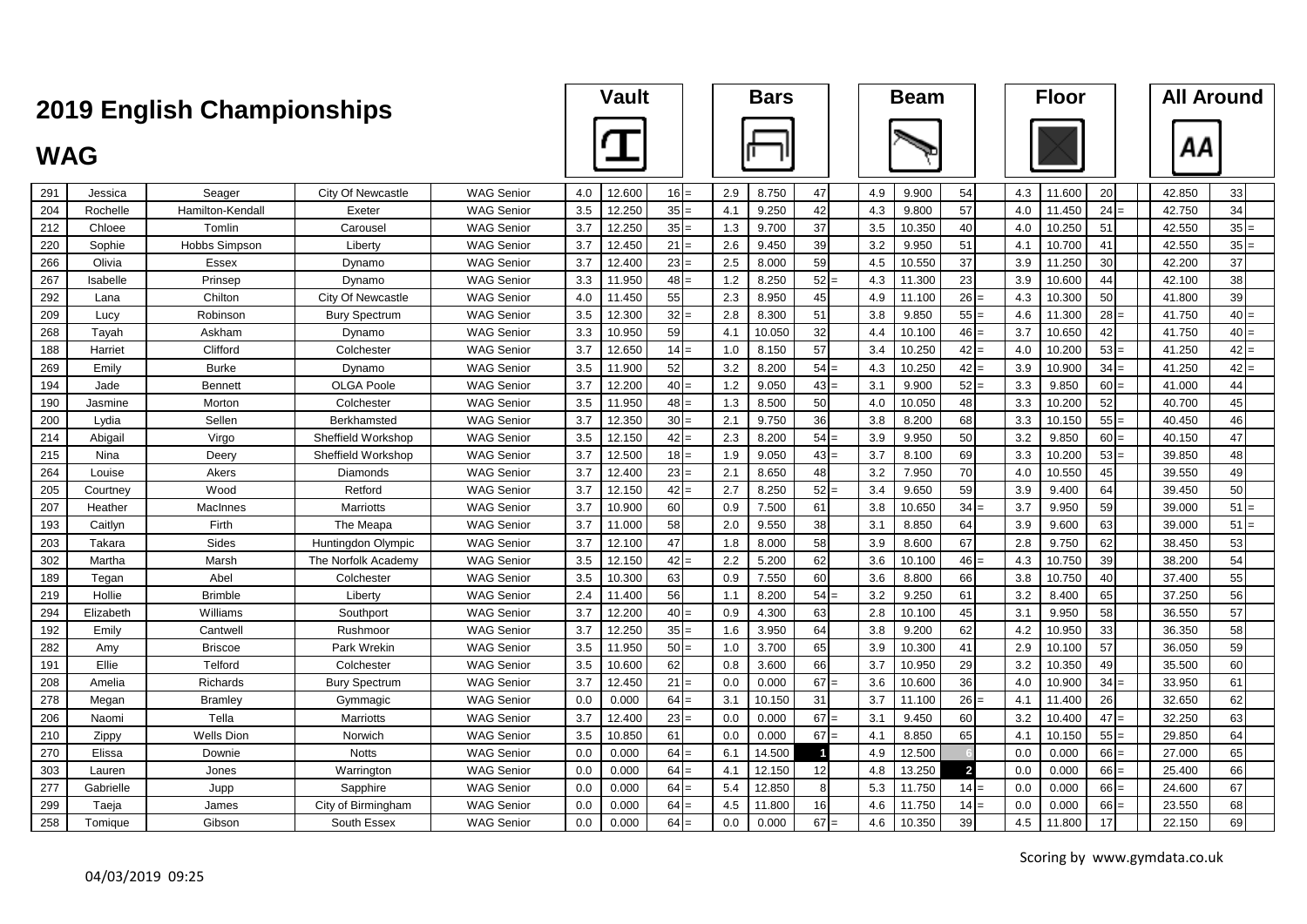|                                          |       |          |             |                   |     | <b>Vault</b> |        |     | <b>Bars</b> |        |     | <b>Beam</b> |        |     | <b>Floor</b> |        |        | <b>All Around</b> |
|------------------------------------------|-------|----------|-------------|-------------------|-----|--------------|--------|-----|-------------|--------|-----|-------------|--------|-----|--------------|--------|--------|-------------------|
| 2019 English Championships<br><b>WAG</b> |       |          |             |                   |     |              |        |     |             |        |     |             |        |     |              | AA     |        |                   |
| 263                                      | Holly | Curran   | Basingstoke | <b>WAG Senior</b> | 0.0 | 0.000        | $64 =$ | 0.0 | 0.000       | $67 =$ | 4.5 | 12.700      |        | 0.0 | 0.000        | $66 =$ | 12.700 | 70                |
| 195                                      | Teri  | Williams | Garstang    | <b>WAG Senior</b> | 0.0 | 0.000        | $64 =$ |     | 8.600       | 49     | 0.0 | 0.000       | $71 =$ | 0.0 | 0.000        | $66 =$ | 8.600  | 71                |